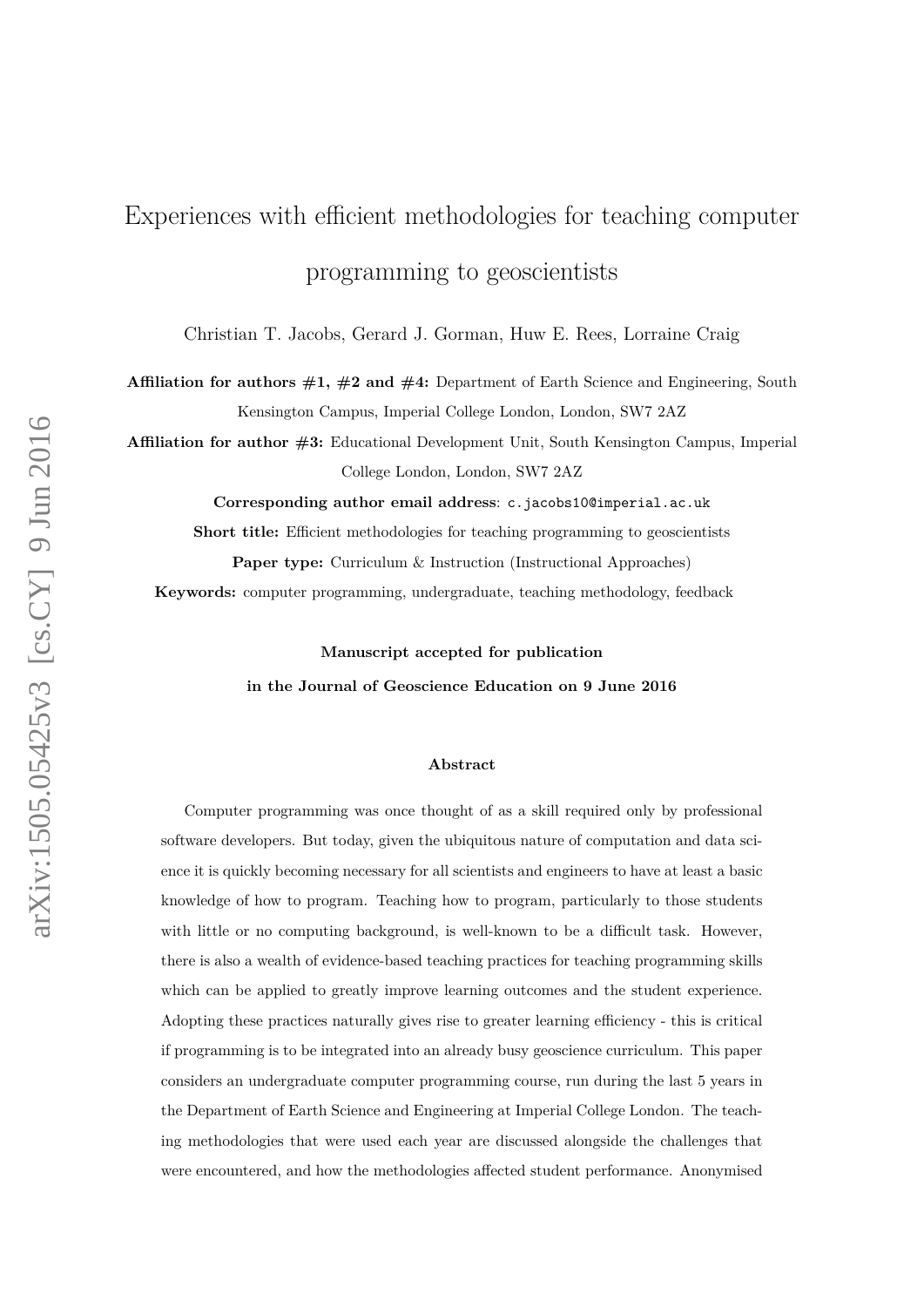student marks and feedback are used to highlight this, and also how the adjustments made to the course eventually resulted in a highly effective learning environment.

# **Introduction**

Computer programming is increasingly becoming an essential skill for geoscientists as the world becomes more digitalised. We might commonly think of computer programming as an activity carried out by a relatively small number of domain specialists developing complex application software, perhaps in collaboration with computer scientists. However, geoscientists and engineers are faced with numerous day-to-day tasks such as manipulating datasets (e.g. standardising, reformatting or filtering), statistical analysis, plotting, or automating repetitive tasks such as rerunning the same program with many different data inputs and gathering the results for analysis. Even in the case of a software user, where no active programming is required, a basic knowledge of computer programming and experience in debugging can be critical when troubleshooting third party software. This is because programming skills provide the user with a conceptual model for understanding what might be going wrong, systematically characterise the problem, and then either modify their workflow or constructively engage the software developers to resolve the problem. Enhanced computing power is enabling simulation and data inversion to play a greater role in discovery and prediction in geoscience. Arguably we are rapidly approaching a point where innovations will predominately come from those who are able to translate an idea into an algorithm, and then into computer code.

It has long been recognised that teaching basic programming skills to novices is difficult [\(Robins et al., 2003\)](#page-28-0). [Winslow](#page-28-1) [\(1996\)](#page-28-1) suggests that it takes about 10 years of experience to turn a novice into an expert programmer. Worryingly, these conclusions were mostly drawn from teaching computer science students where computing dominates the curriculum. Therefore, it follows that careful consideration needs to be given to the design of an introductory programming course when it only forms a small part of a non-computing curriculum. There are also motivational issues due in part to the subject being largely associated with the field of computer science, and geoscientists are therefore often surprised to see it as part of their curriculum. This can lead to the opinion that the subject is not worth pursuing, or the worry that they do not have the background or potential to do well in the subject. Even in the case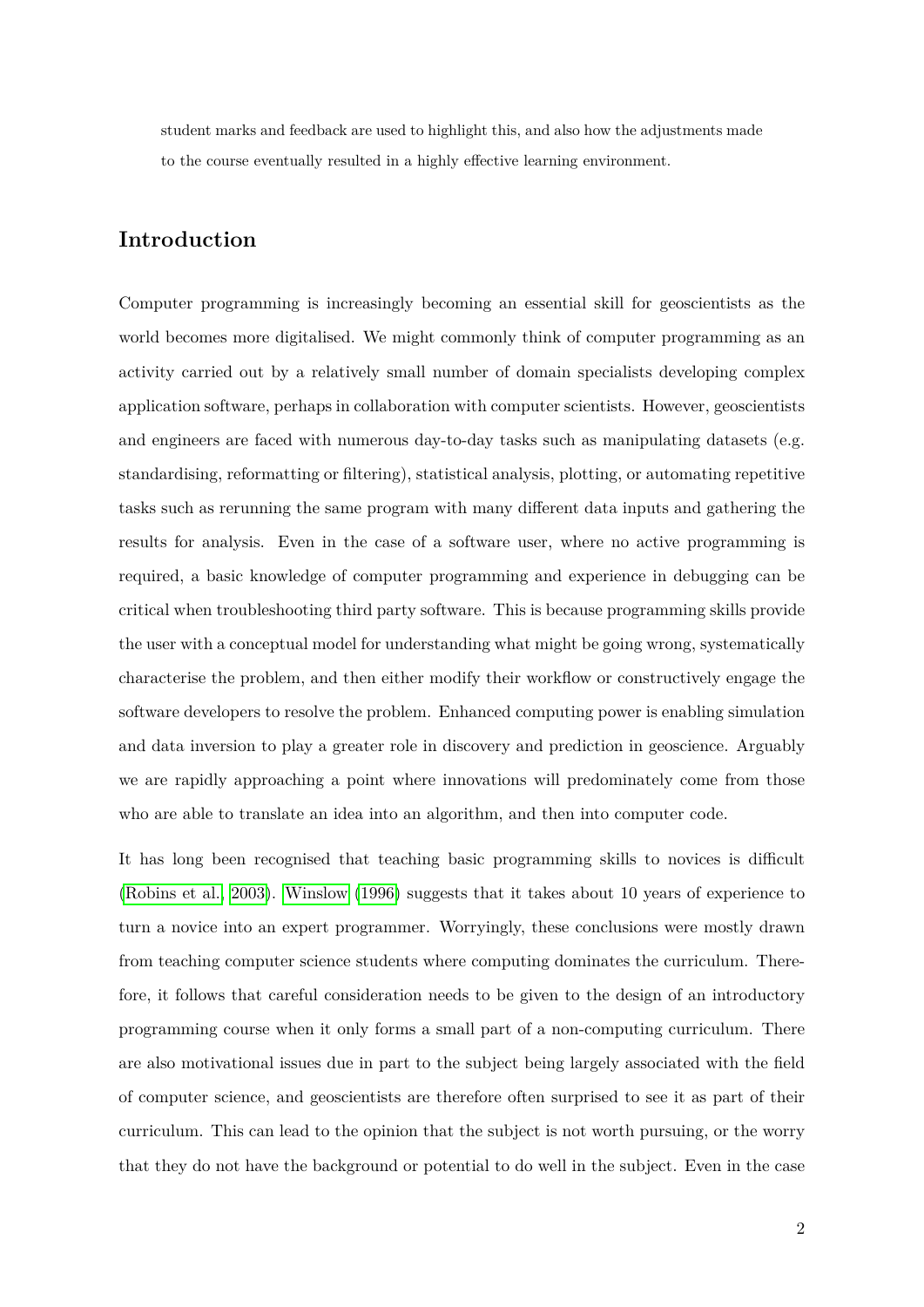where the student does have a strong computing background, learning how to program, much like learning to swim or how to ride a bike, requires a great deal of practice. The learning experience is likely going to be completely different to what the student is used to. Not only is there a large amount of unfamiliar material/knowledge to understand, the student must also adapt to different methods of content delivery and a highly practical learning methodology. Furthermore, the mind has to be trained to think 'like a computer' (i.e. to follow a series of steps in a logical way/as a 'process').

In light of these challenges, a considerable amount of research has gone into developing effective strategies for teaching a course in introductory programming; an excellent review is given by [Pears et al.](#page-27-0) [\(2007\)](#page-27-0). A key consideration in a geoscience context (or indeed any course outside a dedicated computer science degree) is that introductory programming is not being taught as part of a wider computer science curriculum, but instead has to fit in within an already full geoscience curriculum. One specific concern is that a single introductory programming course is unlikely to enable the students to take these skills and reapply them to a different problem-solving context from where they were presented [\(Palumbo, 1990\)](#page-27-1). Therefore, we also need to consider where else in the curriculum there are opportunities to use and extend students' programming skills and experience.

The choice of a first programming language also has a significant impact on learning. While the top 3 popular programming languages have been consistently C, Java and  $C_{++}$  for many years [\(TIOBE Software, 2015\)](#page-28-2), they are generally not thought to be good choices as a first programming language [\(Mody, 1991;](#page-27-2) [Churcher and Tempero, 1998;](#page-25-0) [Biddle and Tempero,](#page-25-1) [1998;](#page-25-1) [Clark et al., 1998;](#page-25-2) [Close et al., 2000\)](#page-25-3). A big part of the problem with starting with such programming languages is that they are too low level, and the high cognitive load associated with the syntax [\(Stefik and Siebert, 2013\)](#page-28-3) has little to do with learning to think algorithmically and writing structured programs [\(Pears et al., 2007\)](#page-27-0). Interestingly [Pears et al.](#page-27-0) [\(2007\)](#page-27-0) also point out that similar learning issues related to excessive cognitive load arise when using professional Integrated Development Environments (IDEs) in introductory programming due to the effort that must be invested to become a proficient user. For this reason high level languages such as Python are a popular choice because of their much simpler, higher-level syntax [\(Donaldson, 2003;](#page-25-4) [Fangohr, 2004;](#page-26-0) [Lin, 2012\)](#page-27-3).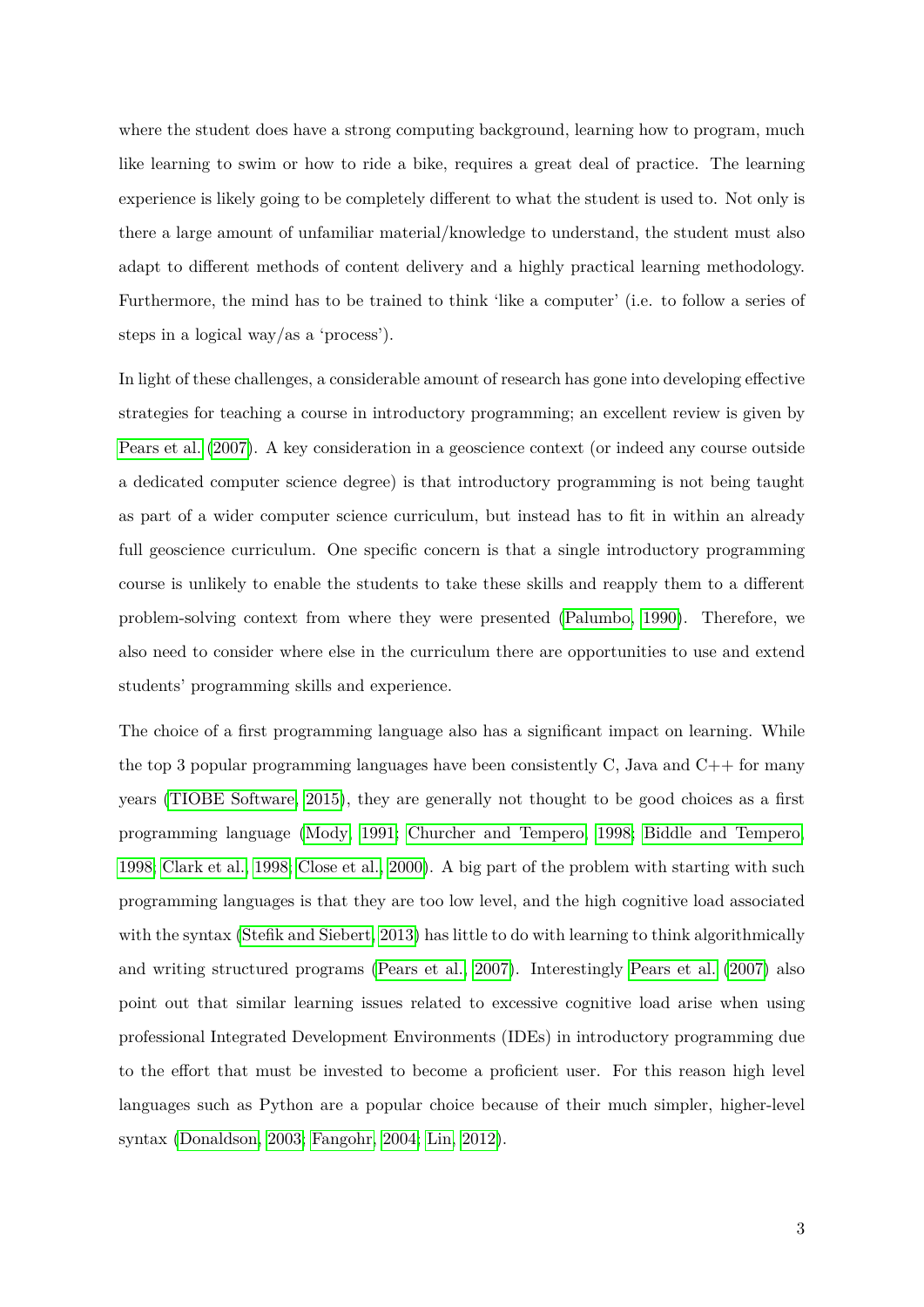[Böszörményi](#page-25-5) [\(1998\)](#page-25-5) points out that a first programming language should not be decided in isolation but in the context of the entire curriculum. There are many opportunities to reinforce learning if the same language can be used as a tool in other lecture courses and project work. However, this relies upon a common denominator being agreed among the teaching staff. While many computer languages (e.g.  $C/C++$ , FORTRAN, Java) are used by research and academic staff, Python has become very popular as it is both simple and powerful. A lot of international effort has gone into providing Python interfaces to popular geoscience packages to the extent that Python can be used seamlessly across laptops, supercomputers and Cloud platforms. Examples include: GRASS GIS [\(GRASS Development Team, 2015\)](#page-26-1), ArcGIS [\(Environmental Systems Research Institute, 2015\)](#page-26-2), and QGIS for GIS and geomorphology [\(QGIS Development Team, 2009\)](#page-28-4); PyLith for modelling crustal deformation [\(Aagaard et al.,](#page-24-0) [2007\)](#page-24-0); ObsPy for processing seismology data [\(Beyreuther et al., 2010\)](#page-24-1); and Firedrake for geophysical fluid dynamics [\(Rathgeber et al., 2015;](#page-28-5) [Jacobs and Piggott, 2015\)](#page-26-3). This provides an environment where students feel motivated from day one that they are learning a language that can be directly applied professionally, while still benefiting from a simple syntax with relatively low cognitive overhead so that they can focus on learning to think algorithmically.

In 2010 we began to develop an 8-week introductory programming course with 24 contact hours for undergraduate students, majoring in geoscience, in the Department of Earth Science and Engineering at Imperial College  $London<sup>1</sup>$  $London<sup>1</sup>$  $London<sup>1</sup>$ . The objective of the course was to teach fundamental principles of programming and basic constructs such as variables, loops, conditional statements, array manipulation, plotting, classes and objects. Each year the class size was usually between 70 and 90 students (the exact number of students can be found in Table [1\)](#page-31-0).

The students embarking on undergraduate study at Imperial College London have a broad range of backgrounds, but these are mostly  $STEM$ -based<sup>[2](#page-3-1)</sup> as a result of Imperial College London's focus on STEM subjects. However, no prior knowledge of higher mathematics, programming or computing was assumed. Each year comprised only new students; there were no course 're-takers/re-sitters' from previous years. Of course, the individual student back-

<span id="page-3-0"></span><sup>&</sup>lt;sup>1</sup>Originally this was a second year course. In 2012 we had to transition the course from being a 'second year only' course to being a 'first year only' course; this was accomplished by teaching both first year (i.e. the 2012 intake) and second year (i.e. the 2011 intake) students in the same course that year.

<span id="page-3-1"></span><sup>2</sup>STEM stands for Science, Technology, Engineering and Mathematics.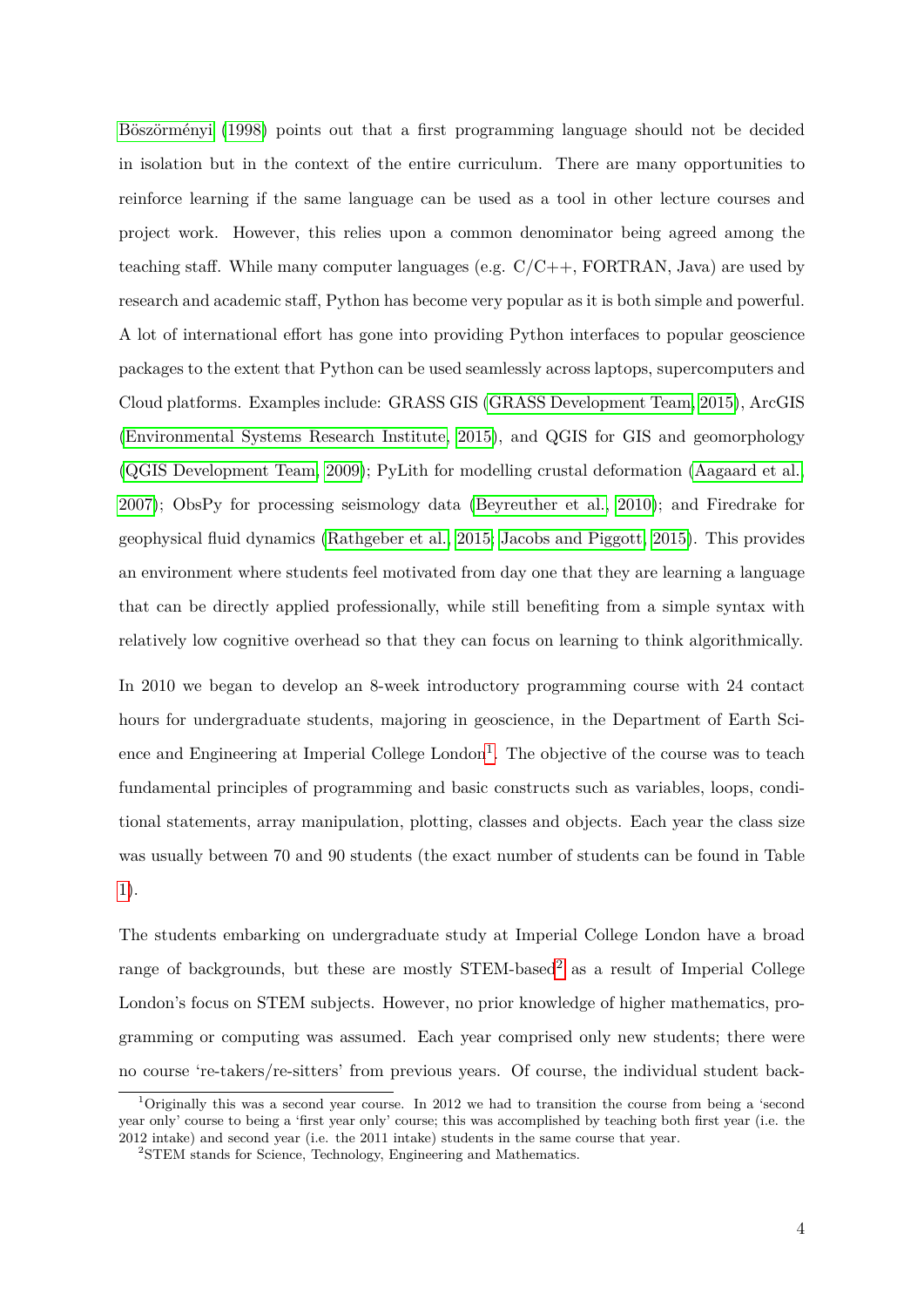grounds and experiences vary from year to year. In general only a few  $(\sim 1-6)$  students had some prior programming experience, sometimes obtained by doing an A-Level<sup>[3](#page-4-0)</sup> computing course at a Further Education institution prior to embarking on undergraduate study; in the 2010 class there were two students with an A-Level in Computing, in 2012 there was one, and in 2013 there were two, with no students having an A-Level in Computing in other years (see Table [2](#page-31-1) for a full list of student A-Level qualifications by subject). This is typically very different to classes majoring in computer science where a much larger proportion of the intake have some past programming experience, or at least a strong background in logical/algorithmic thinking which will aid them considerably when learning to program. With respect to demographics, UK 'home' students (i.e. students who are ordinarily resident in the UK) made up the majority of each intake, and all years featured a larger number of male students, as detailed in Table [3.](#page-32-0)

Whilst Imperial College London is a research intensive university with a worldwide reputation for research excellence, it has made a clear commitment to delivering a world class education for its students; in light of this, teachers across the institution are encouraged to adopt an iterative approach to course design and are offered the freedom to innovate with a view to making teaching as effective as possible. As a starting point for developing the course we adopted the text book A Primer on Scientific Programming with Python [\(Langtangen,](#page-27-4) [2009\)](#page-27-4) (and later editions in subsequent years) which is targeted at science and engineering students with no previous programming experience. The author of the text book, Hans Petter Langtangen, also provided us with his collection of slides based on the book which he had developed for his own introduction to programming course at the University of Oslo. While the core topics and structure remained largely the same throughout the years that the course was run, both the teaching medium and methodology was changed radically in response to student performance and experience.

Put briefly, our initial approach was to teach in a traditional way: a 3 hour lecture block to cover material, with students being given exercises at the end of the lecture as coursework. It quickly became apparent that this approach would require a full additional 3 hour block timetabled in the computer lab with tutors to support them doing the exercises. Not only

<span id="page-4-0"></span><sup>3</sup>An A-Level, more formally known as General Certificate of Education (GCE) Advanced Level, is a qualification offered by Further Education institutions in the United Kingdom.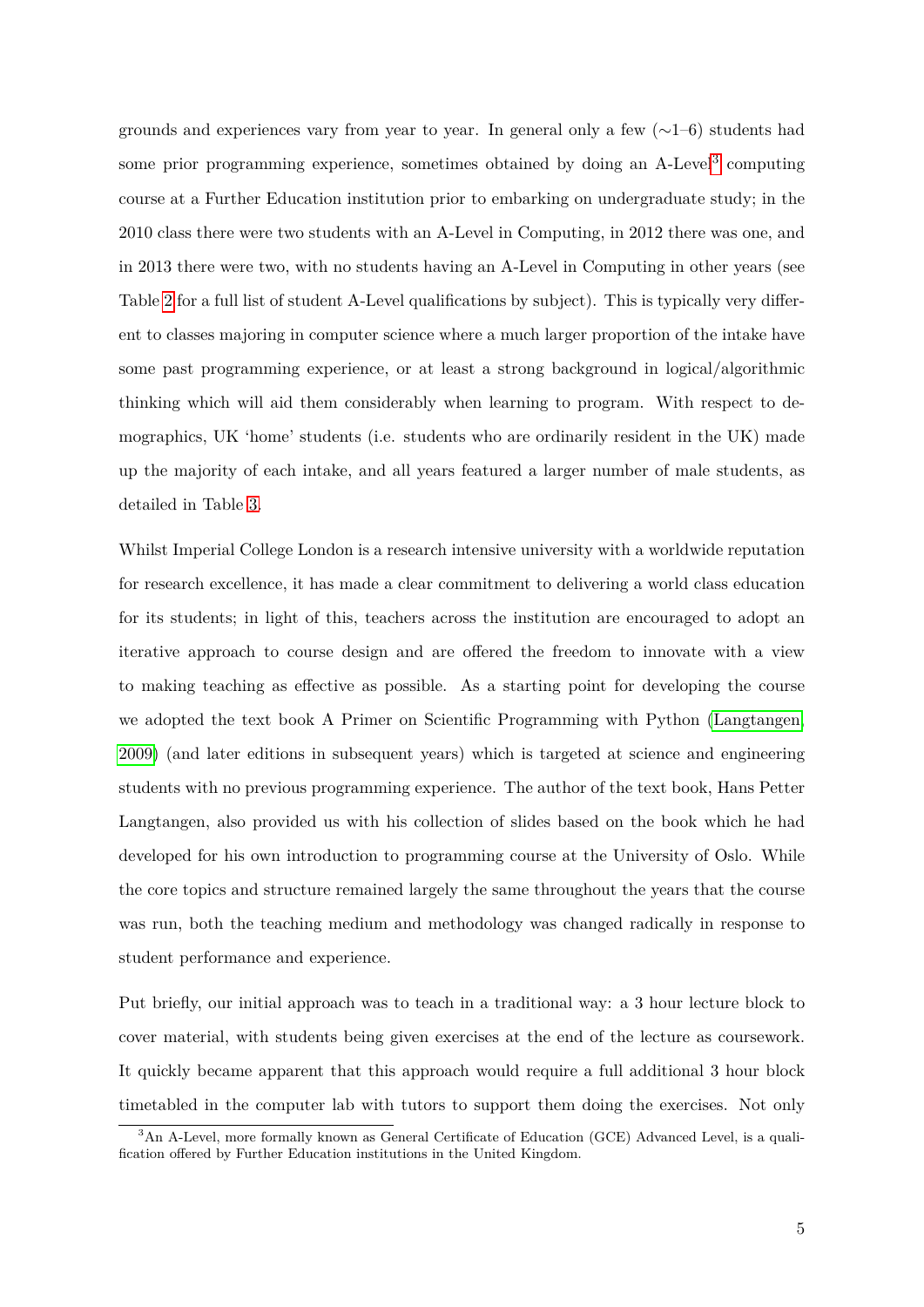did this put additional pressure on the timetable, it also resulted in the poorest student performance and experience of the five years of teaching the course.

In subsequent years many changes were made to the course in response to the student experience which were guided by the experience of the teaching community and pedagogy literature. Our current approach delivers satisfactory learning outcomes, and focuses on using the IPython Notebook software [\(Pérez and Granger, 2007\)](#page-27-5) with a blended learning approach; this is largely inspired by the teaching practices promoted by the Software Carpentry organisation (www.software-carpentry.org) which teaches basic computing skills to scientists [\(Wilson, 2006,](#page-28-6) [2014\)](#page-28-7). Currently the 3 hour block is broken down into a series of 10–15 minutes of lecturing to establish the context and motivation of the current topic. These include live examples which are worked out and discussed. Between these mini-lectures are practical exercises where the students are allocated approximately 30 minutes to work on a few exercises related to the mini-lectures, with teaching assistants and peers providing support. The IPython Notebook software neatly integrates core course content written in the Markdown language [\(Gruber,](#page-26-4) [2004\)](#page-26-4) with Python code that can be run interactively within the same document.

In this paper, we report on our experience and the impacts of changing our teaching methodology on the performance of the undergraduate geoscience students. Of course, it can be rather difficult to directly attribute improvements in student learning outcomes to any one specific change in teaching methodology. Each year's student cohort is different and there could be other factors involved, such as variations in the backgrounds of the teaching assistants each year. However, in our study we rely on the fact that we kept the exam format and difficulty level consistent throughout the years. Furthermore, our experiences suggest that if we do not apply any particular methodology then some students perform poorly whilst some do very well, because of the broad range of backgrounds. On the other hand, if we do apply particular pedagogical techniques, a consistent positive learning outcome is achieved.

The ["Data Collection"](#page-6-0) section gives details of the data collected for evaluating student learning and effectiveness of the course. The ["Current Curriculum and Instruction Methodology"](#page-8-0) section presents the various design aspects of the current (2014) state of the course, and the teaching practices employed. For each aspect of the course we also contrast with previous years by detailing what we changed each year, why we did this, and the justification for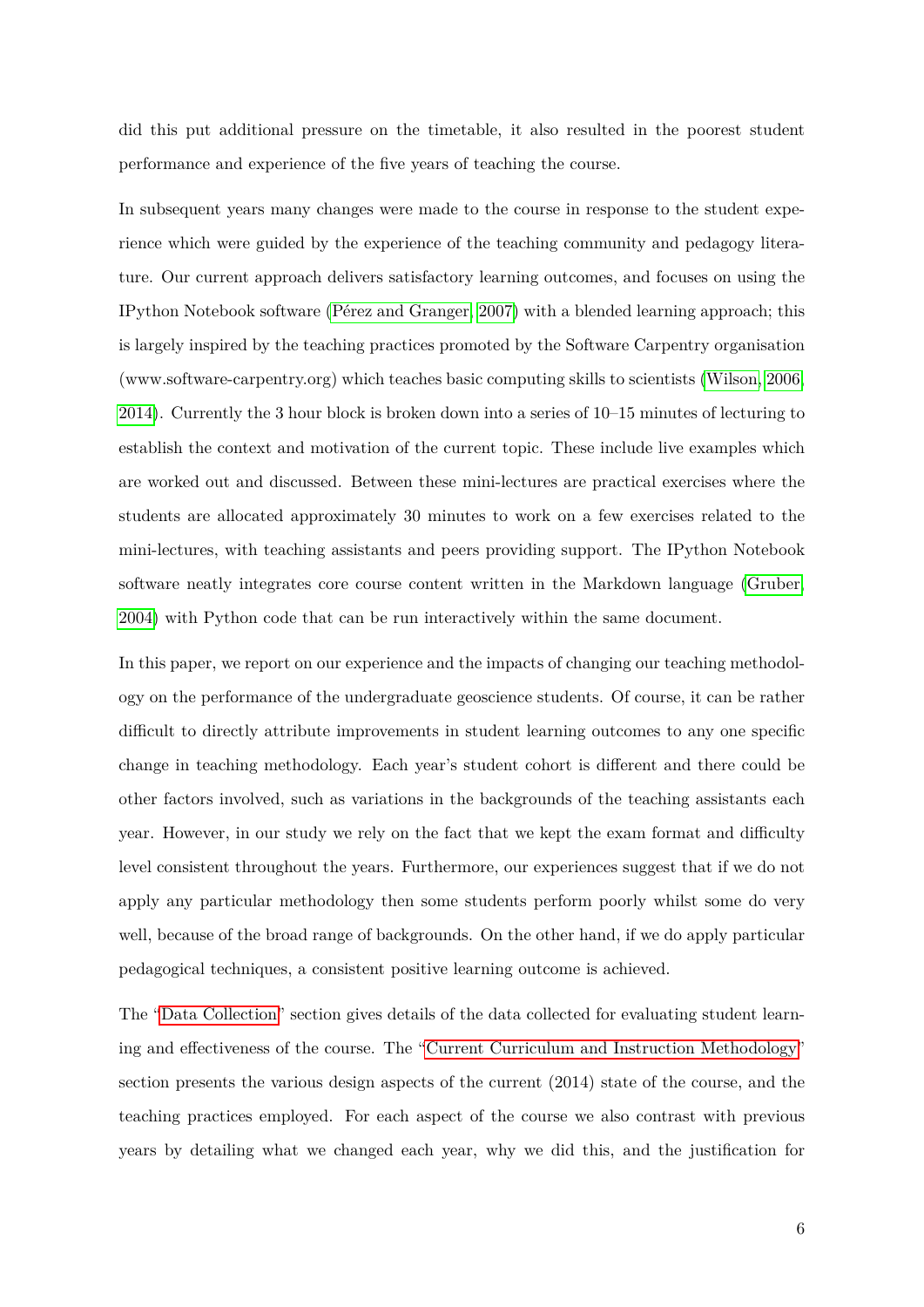why we believe such changes have helped form an efficient teaching and learning methodology[4](#page-6-1) . Finally, some closing remarks and recommendations for adopting the current course methodology elsewhere are given in the [Conclusion.](#page-21-0)

# <span id="page-6-0"></span>**Data Collection**

This section describes the types of data that we have collected with respect to student performance and feedback, and the techniques used to obtain this data.

## **SOLE: Student OnLine Evaluation**

SOLE<sup>[5](#page-6-2)</sup> is the central Student OnLine Evaluation tool developed and maintained by Imperial College London and the Students' Union. The tool enables students to give their view on their lecturers and modules each year, and also facilitates the assessment of the quality of their degree programme. All surveys are anonymous and are run at the end of each term. It surveys all undergraduate students on their modules and the lecturers who have taught those modules during the term that is finishing. The SOLE module/lecturer evaluation consists of two sets of questions asked per module and per lecturer.

As part of the annual review of the department for Quality Assurance and Enhancement purposes, a report is written summarising key issues from SOLE. Individual staff give feedback to the students, often in the same academic year, and at the start of the next time the course is taught — in particular highlighting issues raised by the students and adjustments made to resolve the issue. For example, "students commented that not enough examples were discussed in-depth so now we have significantly increased the number of examples walked through in lectures". A summary of the main outcomes is then sent to each individual student to complete the feedback loop.

It should be noted that this feedback only represents the students' perceptions of the course and the lecturer, and is not a measure of actual learning.

<span id="page-6-1"></span><sup>&</sup>lt;sup>4</sup>Here we define an 'efficient methodology' as an approach to teaching that  $(1)$  not only delivers the course material within the time and resource constraints, but also (2) improves the students' programming knowledge and skillset, and (3) effectively achieves all the desired learning outcomes and course objectives.

<span id="page-6-2"></span><sup>5</sup>http://www3.imperial.ac.uk/registry/proceduresandregulations/surveys/sole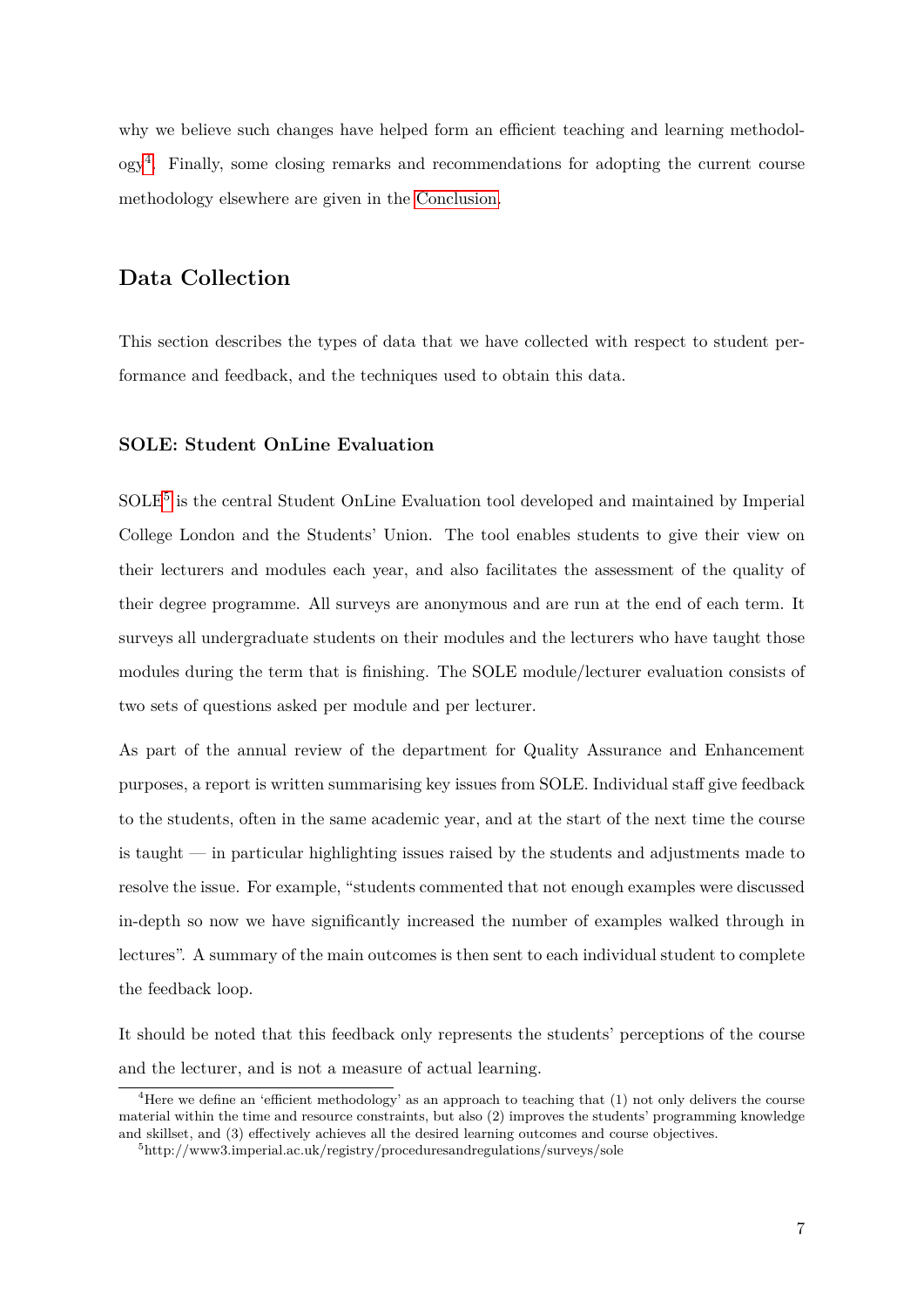#### **Response rate**

In the Department of Earth Science and Engineering, since 2009, the response rate for SOLE is between 99 to 100% thus reducing the risk of sample bias. This gives a complete picture when all students take the time to complete the survey and give their views. The survey for the 'Introduction to Programming for Geoscientists' course is completed during week 7 out of 8 classes. There is a strong culture of communication and partnership within the department. Students welcome the opportunity to provide feedback on their modules. They see the outcomes of each SOLE survey and know that their comments make a difference to the future. Students are given an induction in their first year about how SOLE works and reminded of this annually.

#### **Changes to survey questions/scoring criteria**

An inconsistency in the survey criteria occurred in 2012; the number of criteria was reduced in the hope it would boost response rates across the university as a whole. The survey was reinvented for subsequent years when it was clear that the reduction in criteria did not impact response rates. In addition, two new criteria ("I have received helpful feedback on my work" and "The content of the module is intellectually stimulating") were added, while two criteria ("The organisation of the module" and "The support materials available for this module") were removed.

As with the above, reflecting up-to-date pedagogic thinking, other minor changes of wording appeared. For example in 2010–2012 students were asked to rate the structure of the *lectures* or *teaching sessions*, whereas in 2013 and 2014 they were asked to rate the structure of the *module*. This word replacement reflected the wider nature of the survey from traditional 'talk and chalk' lectures.

One other change was the wording of the response, again to reflect up-to-date learning terminology in the UK: "Very Good (A), Good (B), Satisfactory (C), Poor (D), Very Poor (E), No Response (F)" were replaced by "Definitely Agree (A), Mostly Agree (B), Neither Agree or Disagree (C), Mostly Disagree (D), Definitely Disagree (E), Not applicable (F)". The scoring system used to interpret student feedback in a quantitative fashion in the [Current Curriculum](#page-8-0) [and Instruction Methodology](#page-8-0) section is given by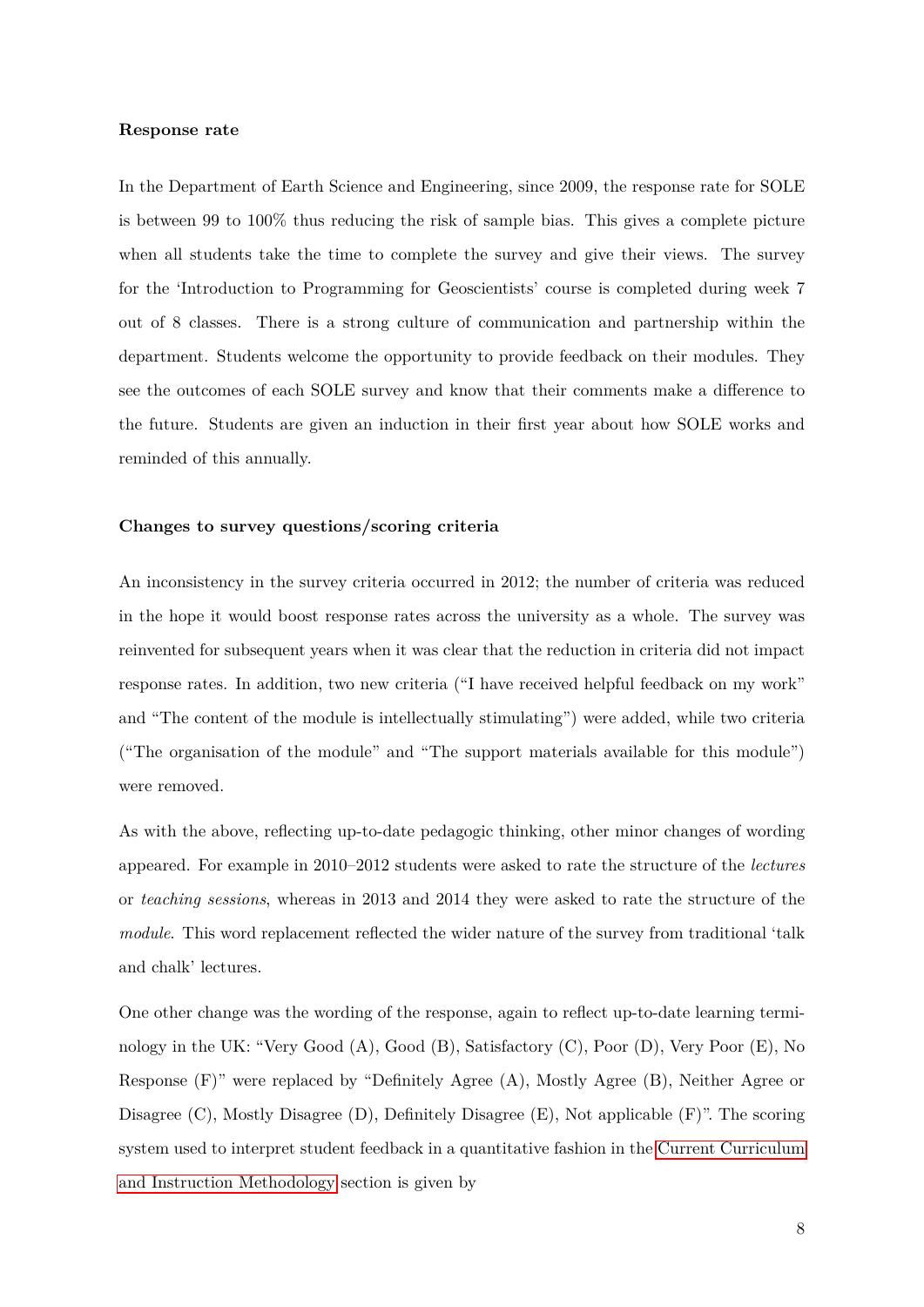$$
S = \frac{\sum_{i=A}^{E} w_i n_i}{\sum_{i=A}^{E} n_i} \tag{1}
$$

where  $S$  is the score for a given criterion,  $w_i$  is the numerical value assigned to response  $i$ (responses A to E are given scores that scale linearly such that  $w_A = 2$ ,  $w_B = 1$ ,  $w_C = 0$ ,  $w_D$  $=$  -1 and  $w_E = -2$ ), and  $n_i$  is the total response count for response *i*.

The same scoring system is used throughout the 5 years the course was run, despite changes in the wording of the responses. An average score of -2 to -1.5 indicates "Very Poor", -1.5 to -0.5 indicates "Poor", -0.5 to 0.5 indicates "Satisfactory", 0.5 to 1.5 indicates "Good" and 1.5 to 2 indicates "Very Good".

#### **Examination results**

The programming course had no marked term-time coursework component, and was instead graded based on a two-hour end-of-term examination. In 2010 this involved answering a series of programming-related questions by hand-written word (in the computer lab), while in the later years it involved completing a series of practical exercises and submitting the Python source code files at the end of the exam. Anonymised mark distributions are presented along with the SOLE feedback in the [Current Curriculum and Instruction Methodology](#page-8-0) section.

## <span id="page-8-0"></span>**Current Curriculum and Instruction Methodology**

In this section we will describe the current state of the course's instruction methodology, and explain the advantages of our approach. We then compare and contrast this with the previous years that the course was run, describing the changes that were made, and give evidence for why these changes were successful. This evidence comprises trends seen in the SOLE data, student comments, and the exam marks. We also explain what changed between the years to cause an improvement in the marks and comments, and how it affected the learning outcomes.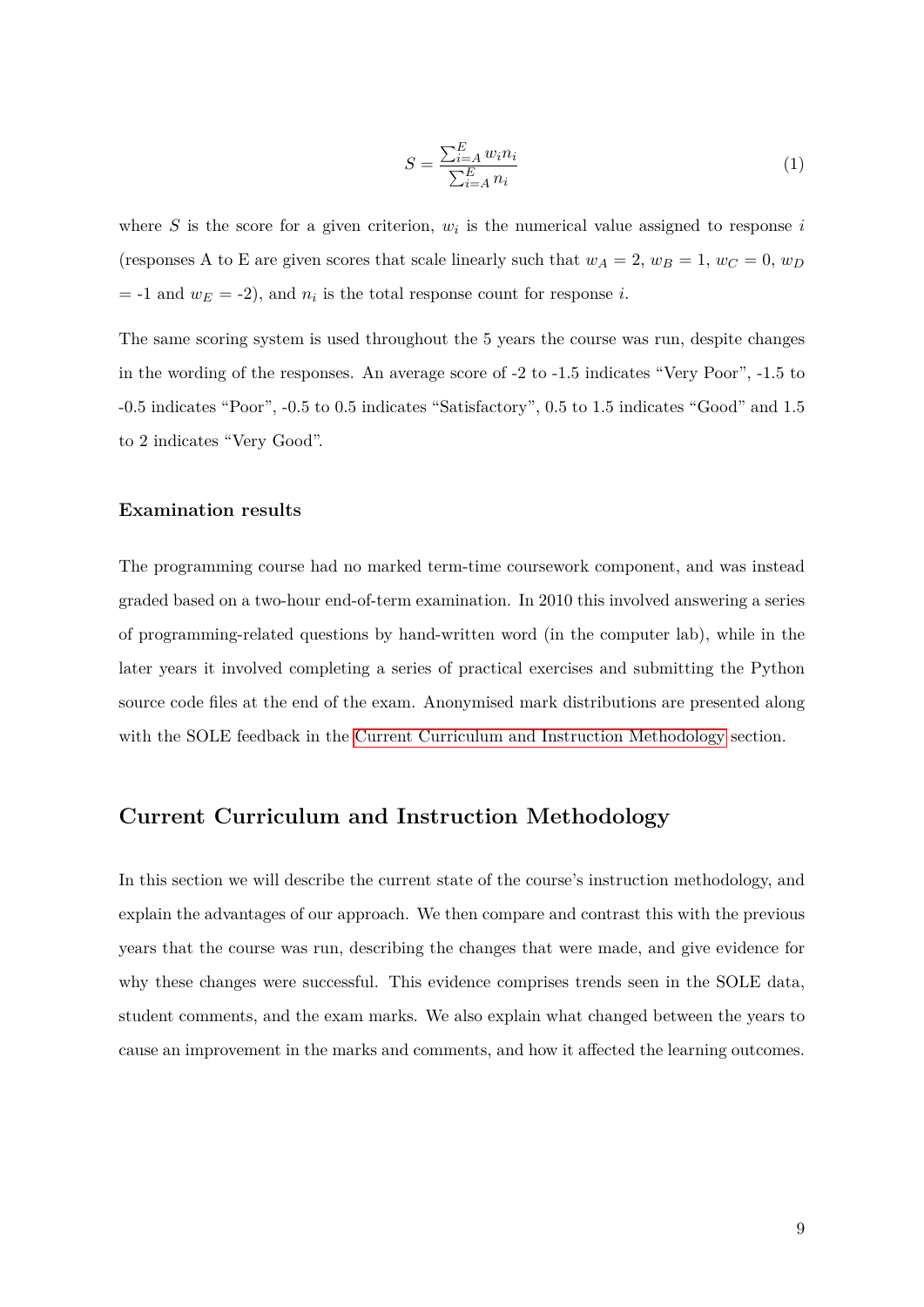#### **Blended learning approach**

The current state of the course adopts a blended learning approach, following many of the pedagogical methods used by the Software Carpentry organisation [\(Wilson, 2006,](#page-28-6) [2014\)](#page-28-7). Blended learning essentially brings together different modes and techniques of content delivery [\(Bonk](#page-25-6) [and Graham, 2006;](#page-25-6) [Friesen, 2012\)](#page-26-5). Concepts and ideas are introduced via face-to-face interaction to build a solid theoretical knowledge base. A computer-mediated environment is then used to help apply this knowledge in a practical sense, enhance the students' learning, and develop the necessary skills. Our experience has found that this is an example of a highly efficient methodology since, much like learning to swim or learning a new spoken language, the students' time is most effectively applied to developing their programming skills through practice whilst still having the face-to-face component to acquire the necessary theoretical/background knowledge. Indeed, it has already seen success in other computer programming classes (see e.g. [Boyle et al.](#page-25-7) [\(2003\)](#page-25-7)).

In the case of our programming class, the students are expected to read the lecture notes beforehand. The 3-hour-long workshops are divided up into intervals; since empirical evidence has shown that the average adult student can only maintain focus for approximately 15-20 minutes [\(Middendorf and Kalish, 1996\)](#page-27-6), each interval comprises approximately 10 minutes of lecturing to establish the context of a particular section of the lecture notes, followed by a period of time for the students to complete the exercises individually with the lecturer and teaching assistants on-hand to offer help. Empirical evidence has also shown that students who see worked examples before attempting exercises by themselves are better able to tackle future problems [\(Guzdial, 2015\)](#page-26-6). With this in mind, worked examples are presented during the short lecture before the actual workshop session begins where students can attempt new problems on their own with support on hand if they need it.

At the pre-university level, many students are used to a learning environment in which traditional passive learning and 'note-taking' classes are the norm. The student spends the day in a passive state, recording the knowledge being delivered to them by the teacher, often by taking notes directly from the teacher's blackboard. The student is expected to absorb this knowledge and regurgitate it for examination purposes, but they have little responsibility over their own learning. We found that this expectation of a passive, teacher-led environment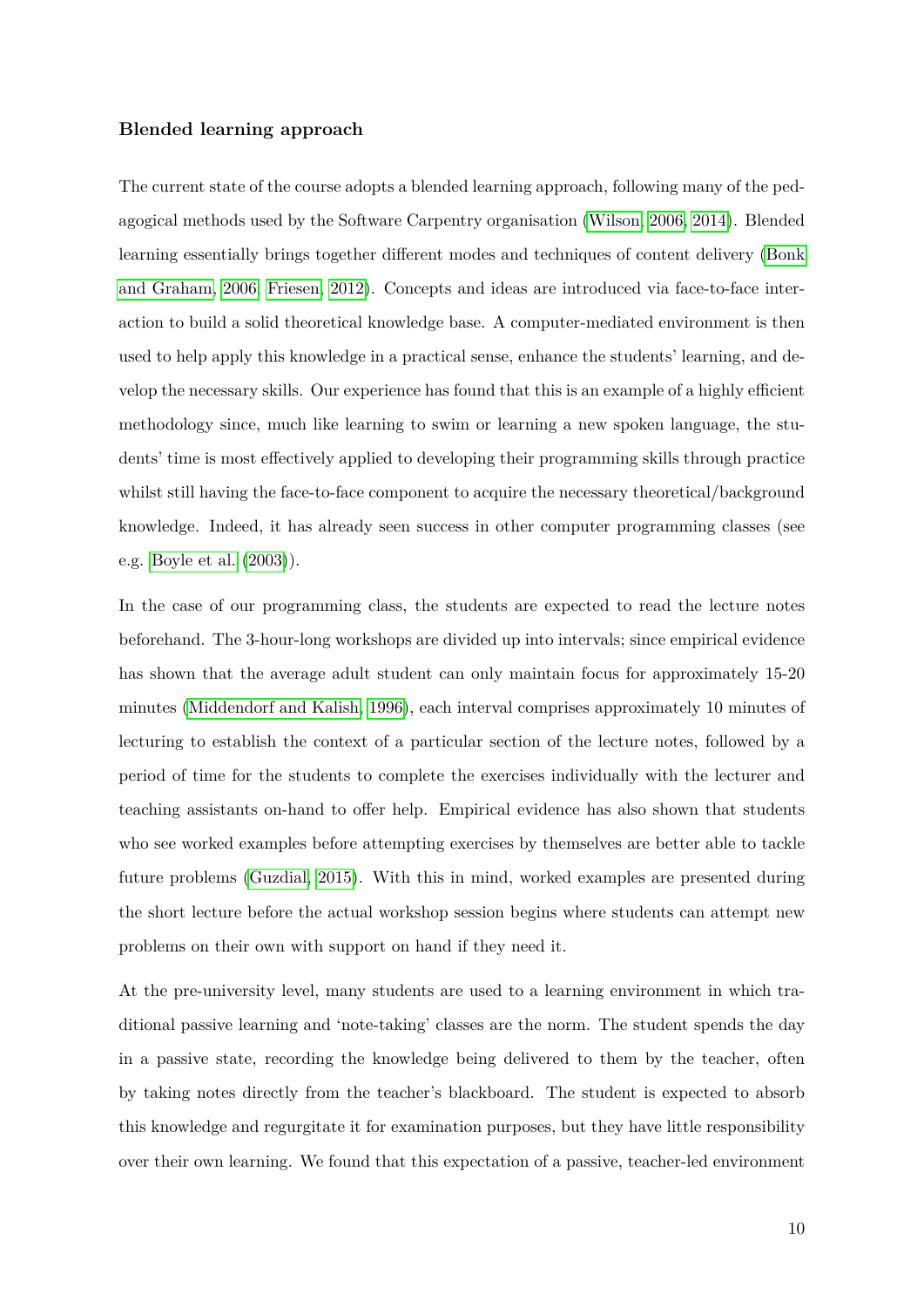can therefore be very difficult to change as the student starts university for the first time, particularly as this is still the dominant method of lecturing in most universities. This is a particular issue here as this course is taught in the first term of their first year. Reassurance, explicit justification and a brief explanation of the blended learning approach are therefore given in the very first lecture of the course.

The blended learning methodology can potentially be applied to many other fields of study, not just to programming classes. Indeed, blended learning has seen success in the teaching of biology [\(Yapici and Akbayin, 2012\)](#page-28-8), finance/accounting [\(Dowling et al., 2003\)](#page-25-8), and human anatomy [\(Pereira et al., 2007\)](#page-27-7), for example. However, while the face-to-face delivery will be similar (i.e. lecturing with slides or a blackboard), the exact form of the technology-based media may be different in the case of non-programming classes. In the case of an electronics class, for instance, the practical exercises may involve designing a circuit rather than writing a program.

#### **Comparison with previous years**

In contrast to the initial years that the course was run (2010–2013, in which students were taught through two-hour-long lectures with the use of slides), blended learning was extremely successful and significantly boosted student performance.

The initial passive lecturing approach was more in line with student expectations. This is illustrated by the 2010 SOLE feedback, with 94% of students giving a rating of "Satisfactory" or higher for the category "The structure and delivery of the lectures". Furthermore, the lecturer/lecturing style was not the main trending issue in that year's student survey (see Figure [1c](#page-35-0)), and the "Structure/delivery" of course material scored a relatively high ('Good') mark of 1.11 based on the SOLE feedback (see Table [5\)](#page-32-1), as did the course in general (as shown by the 'Good' mean combined score, i.e. the mean of the module and lecturer scores, of 1.24 in Figure [1b](#page-35-0)). Similarly, a high mean combined score was achieved in 2011 (see Figure [2b](#page-35-1)), with a 'Good' score of 0.65 for "Structure/delivery" (see Table [6\)](#page-33-0). This standard approach of lecturing for 3 hours may be seen as an efficient methodology from a material dissemination point-of-view [\(Beard and Hartley, 1984\)](#page-24-2) (i.e. delivering a large amount of material to a high number of students all at once), but is not necessarily effective at achieving learning outcomes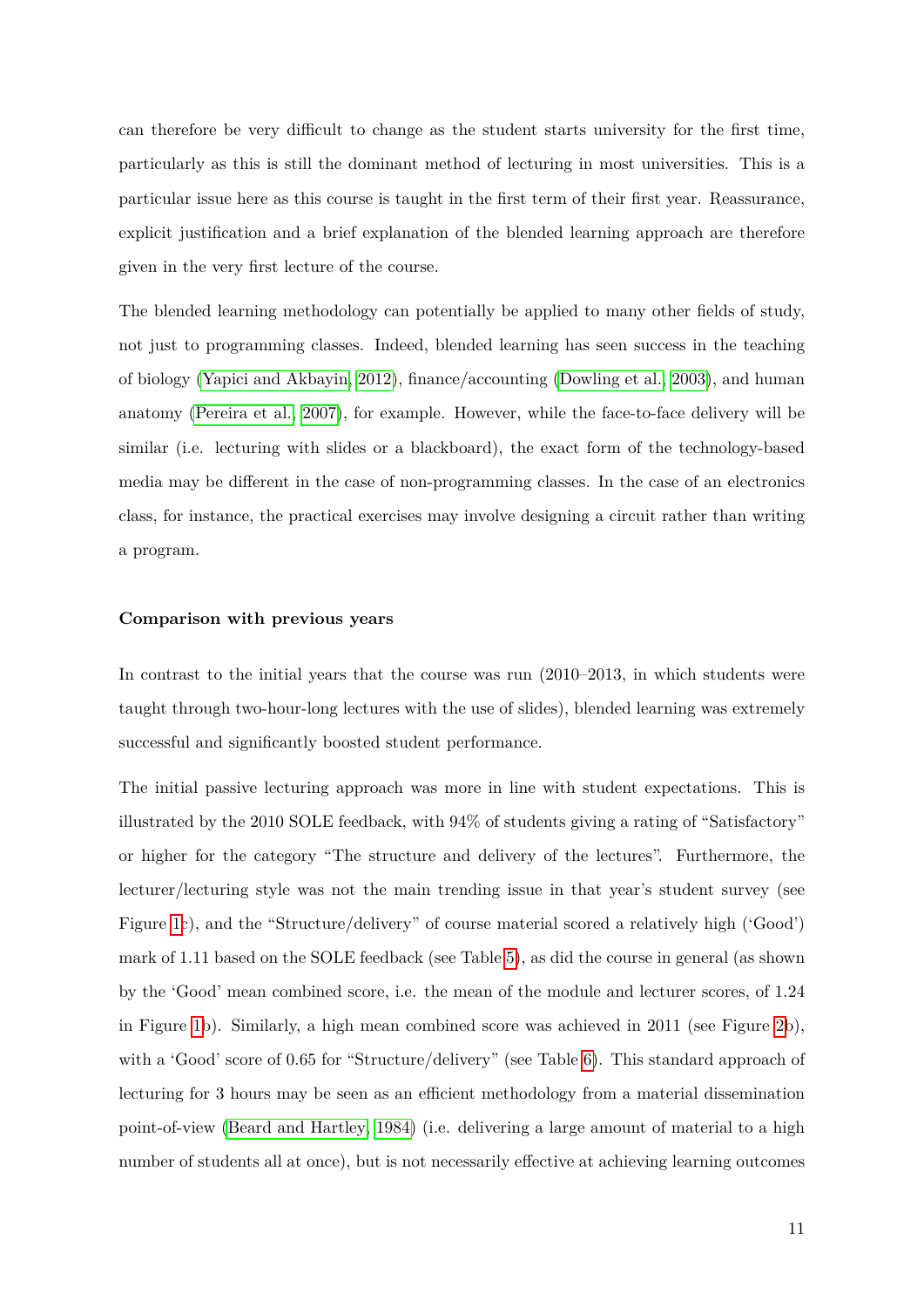[\(Ramsden, 1992;](#page-28-9) [Isaacs, 1994\)](#page-26-7). Indeed, this proved to be the case, with the 2010 mean exam mark of 50.5% reflecting this (see Figure [1\)](#page-35-0). In 2011 it was felt that the addition of an extra 3 hour practical session (whilst still covering the same amount of course material) helped to push mean grades to 68.9%. However, this was not sustainable for future years. In addition, students who could not keep up with the pace of the lectures during 2010 and 2011 quickly lost track (e.g. one student commented "the lecture powerpoints are sometimes delivered too quickly and then cannot understand the lecture from then on."  $(2011)$ ; this was the biggest trending issue based on the student feedback.

In 2012, a set of lectures were recorded and uploaded to YouTube (www.youtube.com). The YouTube videos were approximately 10–15 minutes long, in an approach largely inspired by online teaching resources such as the Khan Academy (www.khanacademy.org) and Massive Open Online Courses (MOOCs) [\(Yuan and Powell, 2013\)](#page-28-10). The students could watch these videos in class at their own pace and complete the exercises within the three-hour timeslot. However, we found that the students then felt unsupported by this approach as they were simply not used to such a flipped classroom approach in which they have much greater responsibility over their own learning: "I think that it would help if the course was actually taught - at the moment the way its structured there is no need for a teacher to be in the room as he does not cover any content within the lessons." (2012), "I found the teaching to be very impersonal but maybe that is because programming is something you have to learn for yourself." (2012), "He doesn't lecture" (2012), "People end up being able to do things but not having a clue why as nothing is explained." (2012). This was also reflected in the SOLE feedback and course scores; a much higher proportion (28%) of first year students feeling that the "The structure and delivery of the lectures" was less than satisfactory, a relatively low score of 0.38 for "Structure/delivery" (see Table [7\)](#page-33-1), and a fairly broad distribution of marks with the mean being 60.3%. One of the reasons for the lack of engagement in this approach may in part be related to the place in the curriculum. As the course is in the first term of their first year in University, not all students had developed their independent learning skills. Furthermore, evidence provided by effect sizes [\(Hattie, 2008\)](#page-26-8) has shown that web-based learning only has a small positive influence on learning relative to the traditional classroom environment. Despite this negative feedback from the students the learning outcomes were much better than the first year the course was run.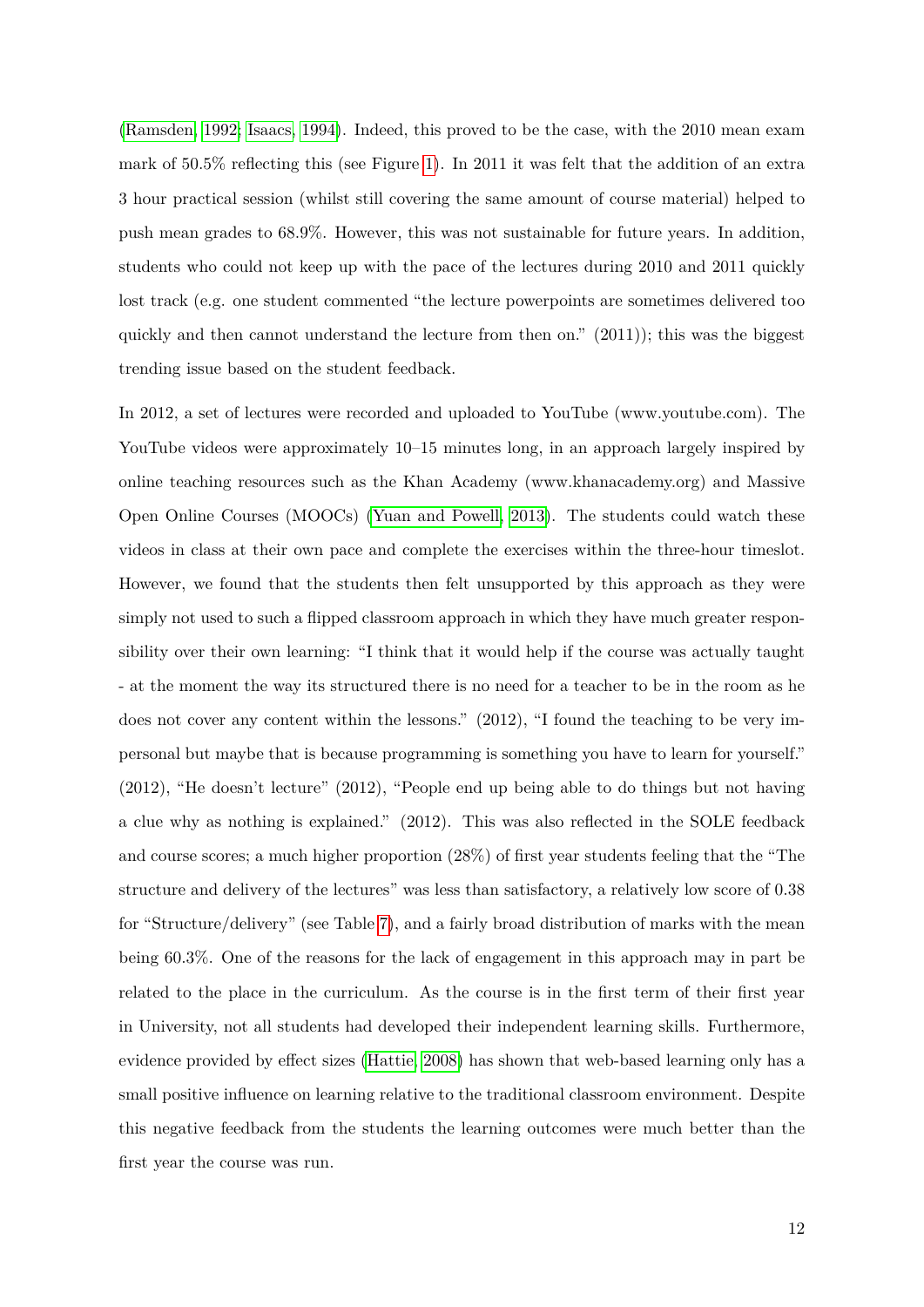Because of the lack of constructive impact, we decided to no longer use online videos and instead opted for traditional lecture notes in 2013. A short lecture of 20–30 minutes was delivered at the beginning of the class, but students were expected to have read the notes before the class began in order to maximise the amount of time that could be spent on the practical exercises that followed. However, while a few students understood the need for this self-preparation ("He gives you the responsibility to succeed and the tools to do so, I do not see that he can do any more unless he were to baby feed us which isn't why we are at university." (2013)), the majority of the student feedback regarding expectations from the lecturer still amounted to 'the lecturer is not lecturing us': "Being shown a lecture and then expected to complete an exercise with little teaching is difficult." (2013), "The lecturer should teach us the content of the course, instead of us having to read it off notebook with limited explanation to go with those examples." (2013), "More lecture based learning. Not enough explanation of lecture notes and poor quality lecture notes" (2013), despite reassuring them that it was more effective for them to read the lecture notes themselves at their own pace and spend the majority of the time doing the exercises, rather than the lecturer spending most of the available time reading the lecture notes out to the students. This was also reflected in the lecturer scores, with a negative score of -0.06 for the "Explained material" category (see Table [8\)](#page-33-2) contributing to a relatively low mean combined score of 0.58 for the whole course, as illustrated in Figure [4b](#page-36-0). Despite this, our data suggested the change to a flipped classroom environment was beneficial to the students' performance; this is reflected in the mark distribution which is skewed towards the higher end of the spectrum, and the mean course mark of 74.5% was considerably higher than previous years, as shown in Figure [4.](#page-36-0)

Finally, in 2014 when the blended learning approach was adopted (and, crucially, justified to the students), it was clear that students understood the need for such an approach when learning to program. This was clear from the SOLE feedback: "I agree with [the lecturer] that we gain much more from practicals than from being lectured" (2014), "[I] understand the need for self teaching" (2014). The score for course structure and delivery increased to an all time high of 1.26, yet the score for explanation of the material also remained high at 1.11 (see Table [9\)](#page-34-0) through breaking the 3-hour workshop down into individual small lectures and reassuring the students that the teaching approach taken was beneficial, albeit unlike what they were used to. The mean combined score of 1.4 for the whole course was also relatively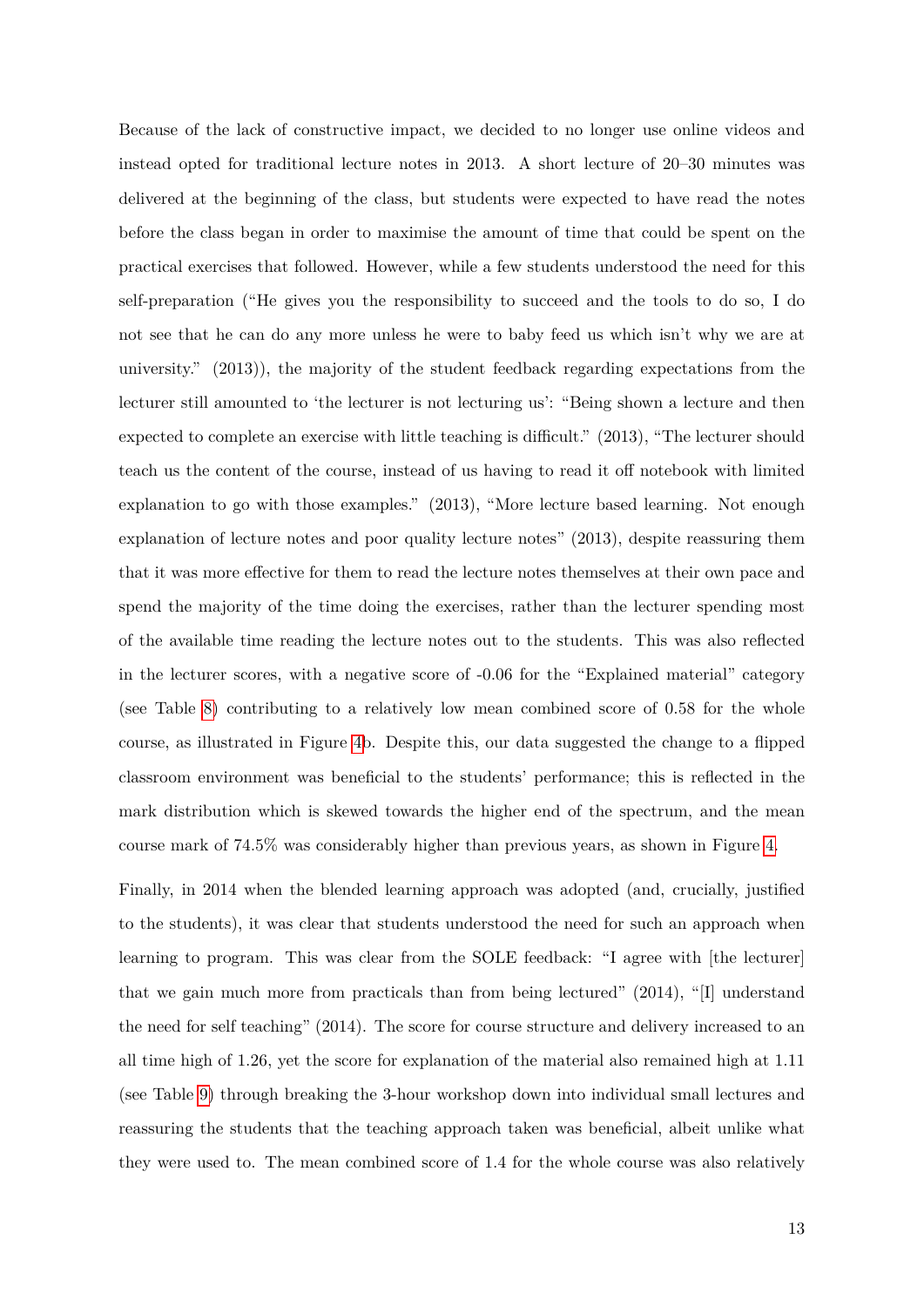high compared to other courses run by the department that year (see Figure [5b](#page-37-0)). At the same time, the mean exam mark did not change considerably. The overall mark distribution looked much like the one of 2011, but required just 3 hours of teaching time per week compared to the (unsustainable) 6 hours allocated in 2011.

#### **Tailoring of material, exercises, and pace**

Students majoring in computer science will immediately see a need for, and typically have a strong interest in, learning to write computer programs. In contrast, our experience with teaching geoscience students has shown that it is crucial to motivate the need for programming from the very first lecture, since many often feel that they are being forced to do something that was not relevant or worthwhile in their undergraduate syllabus. To that end, the course includes several exercises that are tailored towards geophysical scenarios. For example, students are asked to create a program which reads in seismic data from a file and locates the earthquake of the largest magnitude. Another exercise involves reading a tidal gauge data file supplied by the British Oceanographic Data Centre, plotting the tide level against time, and then using that to spot the tidal constituents. In addition, we use our own computationalbased research to further justify why students would want to develop programming skills by showing them simulations of volcanic eruptions and seismic wave propagation produced by computer programs.

It is also important to make the learning experience as interactive as possible. We therefore encourage the students to discuss problems with one another to aid peer-learning. One exercise is particularly successful at engaging the students; the exercise tasks them with creating a 'Battleship' game in Python, which they later play against their neighbour. Not only is this an enjoyable exercise, but it is also challenging enough to bring together many of the topics the students learn in the course. Furthermore, we observed that this can promote several instances of 'rubber duck debugging' [\(Hunt and Thomas, 1999\)](#page-26-9); students manage to spot inconsistencies between what their program is actually doing and what they expect it to do, simply by walking through their program with one of their peers without that peer necessarily saying anything at all. This form of peer assessment proved to be an efficient way of testing the application of knowledge while allowing a degree of peer instruction as students could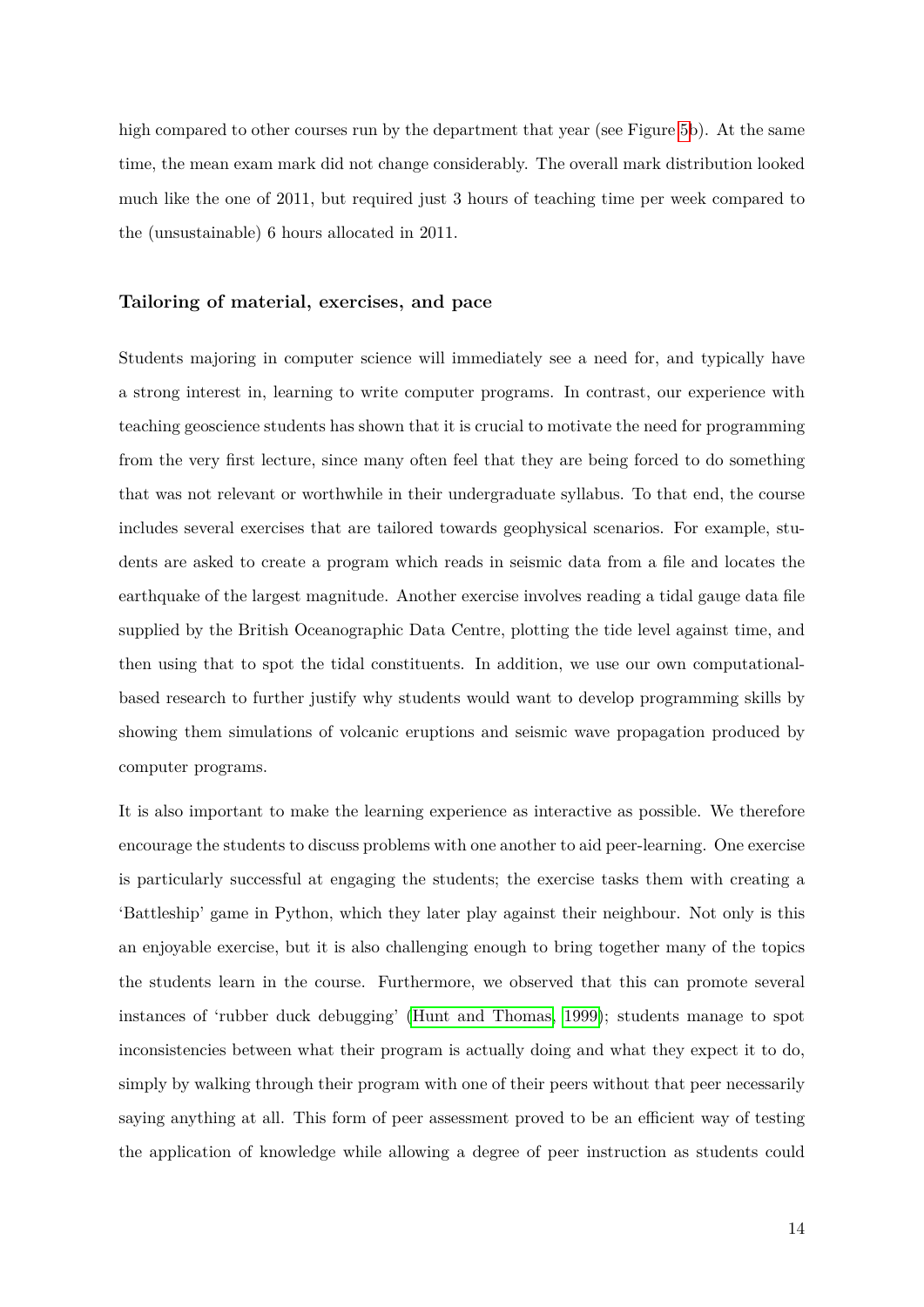correct each other if necessary. The informal nature of the game-based scenario promoted independence, control, active engagement and enjoyment which have been held up as key principles in effective teaching and learning in higher education [\(Ramsden, 1992\)](#page-28-9).

Finally, in order to facilitate effective learning we needed to manage the pace and cognitive load being placed on students without diluting the quality or academic rigour of the course. The course material was therefore refined each year following reviews of the course whilst still keeping the core learning outcomes in place.

#### **Comparison with previous years**

Throughout the years that the course was run, there was always initial resentment from a minority of students who, as geoscientists, felt that they were being forced to do something that was not useful (e.g. "I don't understand how it is related to the other stuff we study in geology." (2012)). It was therefore crucial to underline the importance of programming skills from the first lecture with the hope this would have a knock on effect on the students' motivation to learn. This was partially accomplished by citing real geophysical applications that involve software development. This was reflected in the lecturer-specific feedback given towards the end of the term; in 2010 and 2011 respectively, 97% and 92% of students thought that "The interest and enthusiasm generated by the lecturer" was at least satisfactory. In 2013 and 2014 respectively (when the SOLE rating options changed), 89% and 99% of students either had no opinion, mostly agreed, or strongly agreed that "The lecturer generated interest and enthusiasm". The student comments also show how the resentment was overcome once the student's own resistance to programming was mitigated through motivation: "I feel that although at first I despised programming this was due to my own block against the subject." (2013).

When the course commenced for the first time in 2010, the exercises in the book by [Langtangen](#page-27-4) [\(2009\)](#page-27-4) were considered. These were largely subject-independent and some students therefore found it hard to relate these exercises to problems that they would deal with as geoscientists in the real world; for example, in 2013 one student "felt that it took some time to get the general picture, the lecturer would better help the students if he applied the idea of programming to real life". The tailoring of the exercises towards geophysical scenarios was therefore a change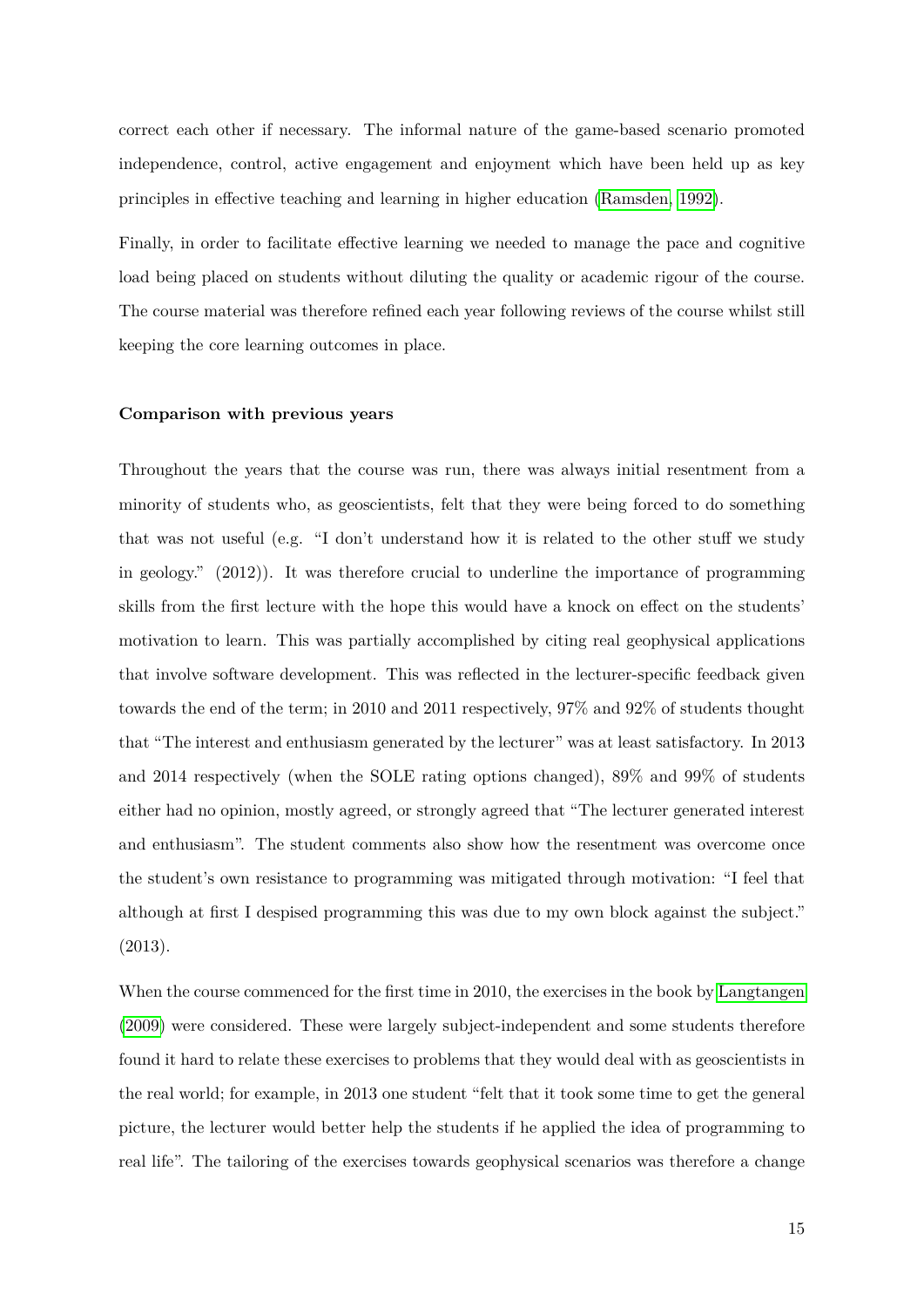that was well-received by the students.

Many of these exercises required the implementation of equations and mathematical functions (e.g. implementing the Heaviside function). The students were tasked with translating these formulae into code. Although a very high proportion of the students had strong backgrounds in mathematics at A-Level (see Table [2\)](#page-31-1), it is not a prerequisite and the students were not required to understand the mathematics behind the formulae. Nevertheless, the presence of mathematics concerned some students and demotivated them; anonymous student comments that highlight this include "Some of the exercises assumed A level Maths as a prerequisite which was not appropriate for all students and very distressing for some." (2013), "you have to figure out the Maths before you can even start to programme" (2013), "a lot of the exercises assume a previous understanding of some complicated maths which adds to the confusion of the programming itself." (2013). It was therefore necessary to provide reassurance and demonstrate that an in-depth knowledge of the derivation and use of the mathematical formulae is not required for them to be able to complete the exercise; for example, showing that a finite sum of sine functions can be implemented using a for-loop.

Particularly during the first few years that the course was run, students largely felt overwhelmed with the amount of material covered ("At the start there was too much to do." (2012)) and that many lectures had to be rushed at the end due to lack of time ("Far too much content to fit into 8 lectures!!!!!! Not once did we finish a lecture." (2010), "The amount of material is covered in a - sometimes - too short amount of time." (2011)). This is clearly visible in Figures [1](#page-35-0) and [2](#page-35-1) where the largest (negative) trending topic in 2010 and 2011 concerned the pace of the lectures. The students responded positively to the refinement of the course in 2012, with one student commenting that "The content of the programming for geoscientists was perfect when cut down to only 6 parts." (2012).

#### **Practice**

We found that the short live lecture in a flipped classroom environment followed by the 'bite-size' chunks of practical exercises, was a highly effective and efficient way of developing programming skills. The context, background material and example code are all covered just before the students attempted the associated exercises. The material is therefore fresh in their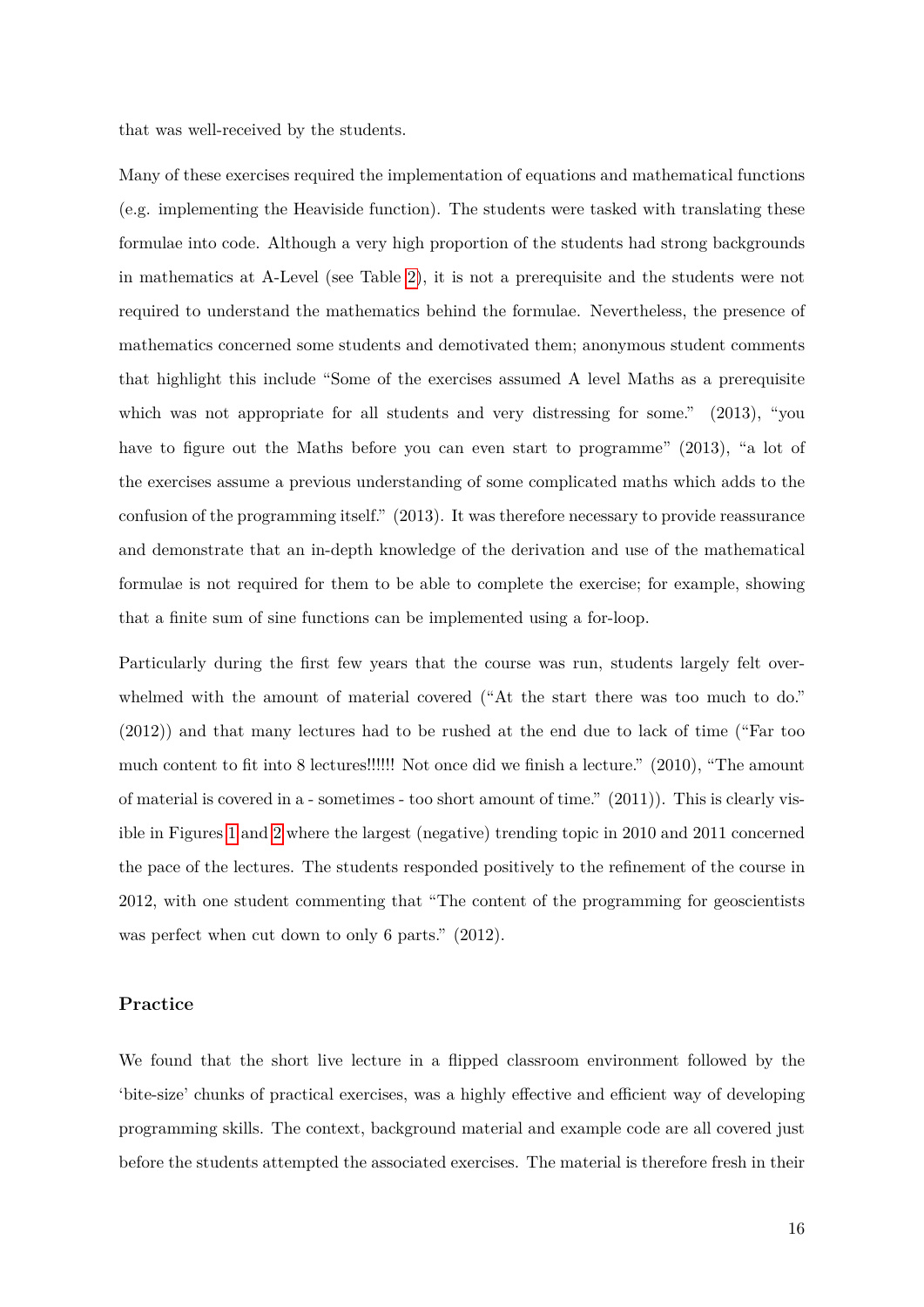minds and gives students a firmer foundation on which to practice their skills in the particular topic under consideration. Furthermore, any questions that students have can be asked at the classwide-level during the live lecture, thereby addressing queries that may be shared by many students in one go.

#### **Comparison with previous years**

In comparison with the 2010 run of the course, the students initially spent two-hours being lectured new material, and then given one hour to complete a range of practical exercises. However, students were struggling to complete these exercises in the time allocated. The course greatly improved a few weeks into the term after extending the practical sessions by 3 hours (on the same day), as reflected in the students' feedback: "This course definitely improved after the reading week<sup>[6](#page-16-0)</sup> when they introduced workshops in the afternoon with the demonstrators." (2010), "I believe the new structure of having 3 hours of GTA help and worked through solutions help." (2010), "The introduction of a separate practical session was good." (2010). However, at least one student believed that this was "too little too late" (2010). Furthermore, it was likely that students became exhausted since the majority of that day involved a constant focus on programming.

When the course commenced in 2011, a stand-alone 3-hour practical workshop was held each week so that the students could focus entirely on the exercises; the students responded positively to this: "The workshops are absolutely essential. Well run and incredibly helpful." (2011) and it appears that this resulted in a more positive skewness in the mark distribution for 2011 as shown in Figure [2.](#page-35-1) However, the extra 3 hours of allocated practical time was unsustainable for future years, and a more efficient means of content delivery and practice was therefore required.

The use of YouTube videos in 2012 permitted the students to review the course material before or during the practical session, thereby leaving more time for practice in the computer lab with the support of the Graduate Teaching Assistants (GTAs) and lecturer. However, if a student did not understand a concept in the videos then more support time was taken up explaining concepts at an individual level, instead of practising and obtaining help with

<span id="page-16-0"></span><sup>6</sup>During 'Reading Week', students have no lectures and are expected to concentrate solely on coursework.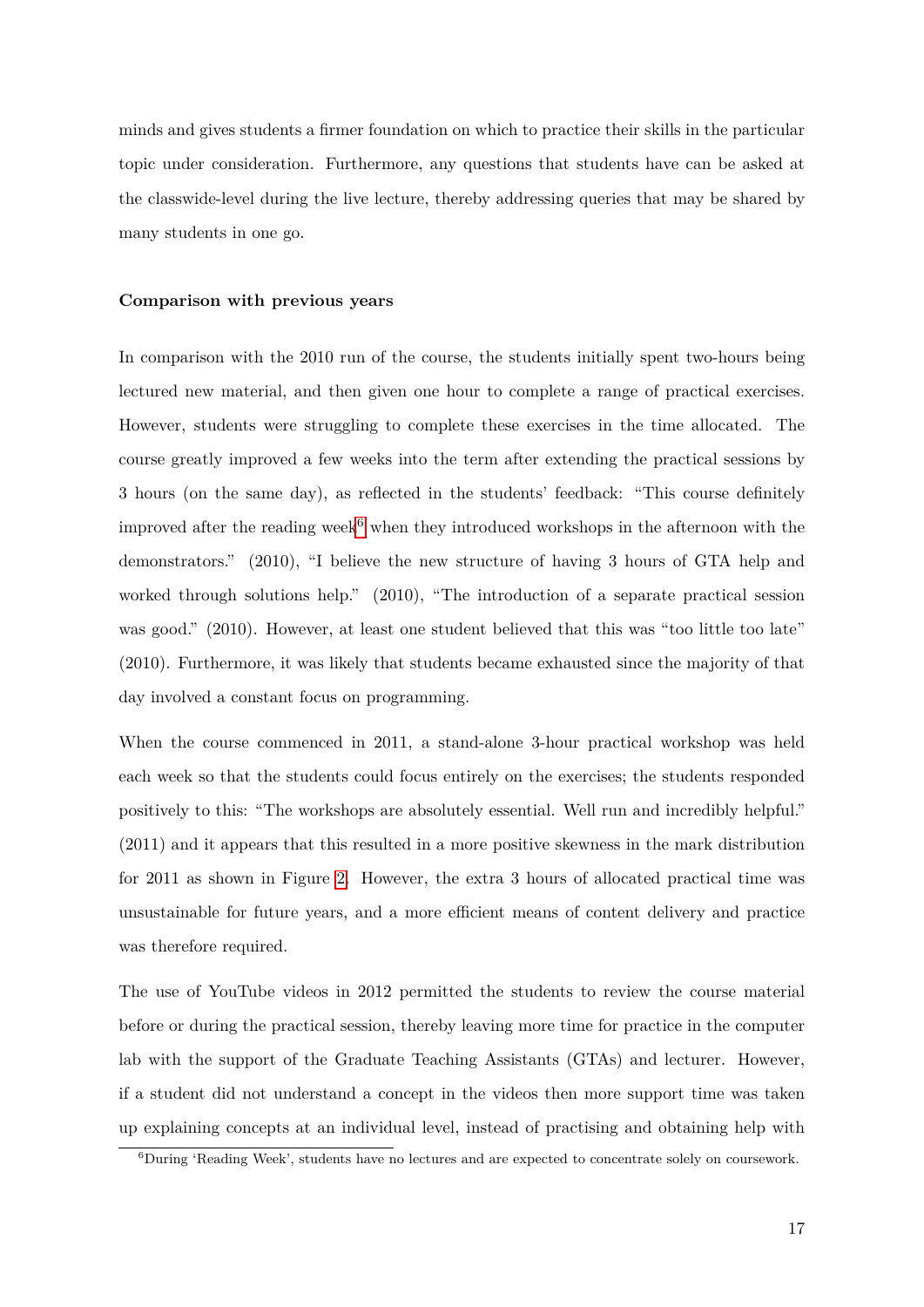the exercises. In comparison, the change to a flipped classroom environment followed by the longer practical session in 2013, and the 'bite-size' chunks of practical exercises in 2014, was a far more effective method of programming skill development as shown by the improved examination marks and learning outcomes in Figure [5.](#page-37-0)

## **Technical Considerations**

All lecture and examination material is currently written in the Interactive Python (IPython) Notebook format which has proven to be an extremely effective learning environment as it dispensed with the cognitive load of learning an editor, Integrated Development Environment (IDE) or the command-line interface. It allows students to write and execute their programs in amongst the lecture notes themselves so that everything 'flows' and they have all the course material in one place. It also facilitates the running of live examples with the lecturer since the students can more easily follow along.

In order to open the IPython Notebooks, we use Python distributions which run locally on the Microsoft Windows-based lab computers. Students can choose between Anaconda [\(Continuum](#page-25-9) [Analytics, 2015\)](#page-25-9) and Enthought Canopy [\(Enthought Scientific Computing Solutions, 2015\)](#page-25-10). The students are comfortable with this simple browser-based environment, and it also removes a considerable amount of complexity and setup time. In addition, the ease of installation and the cross-platform nature of the environment (running on Microsoft Windows, Mac OS and Linux) means that it is simple for the students to install these distributions on their own computers for use outside of the computer lab.

Note that, since the students' Python code is combined within these 'notebooks', this approach comes with the caveat that it is not possible to easily apply updates or corrections to the course material after the lecture. However, once the course material was revised throughout the years and became stable/mature enough, this was no longer a significant issue.

#### **Comparison with previous years**

Different learning environments were considered throughout the 5 years that the programming course was run. Integrated Development Environments (IDEs) were discounted from the outset because of their potential for causing high cognitive load on novices in introduc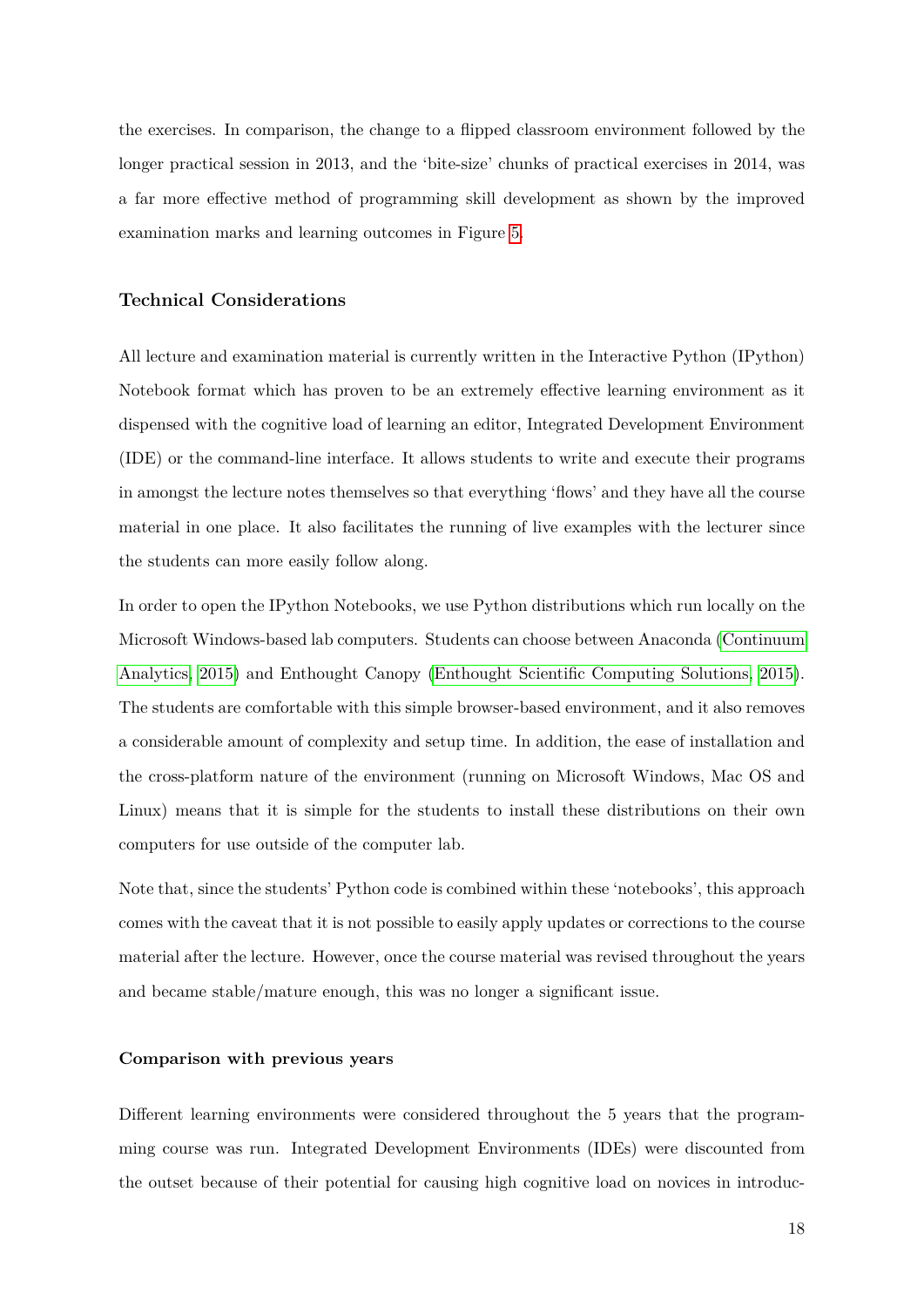tory programming courses [\(Pears et al., 2007\)](#page-27-0). For the first four years, students accessed a central server running the Ubuntu Linux operating system in order to write and execute their programs. During the first week of term before any programming was taught, the students were given a primer on basic Linux command-line tools by the local system administrator. While knowledge of Linux commands was not being examined, students had to focus not only on learning to program but also deal with the challenge of getting used to a new learning environment. The additional level of complexity, which could be interpreted as placing extraneous load on the learners, sometimes led to frustration and demotivation, particularly when some technical difficulties could not be readily resolved by the teaching assistants: "Not enough work on linux" (2010), "Started quite badly. Most students had never touched linux or python." (2010). Most students were accustomed to graphical interfaces in their day-to-day computer use as opposed to command line interfaces. The other complication was that they could not (or found it difficult to) install Linux or Python on their own computers, thereby preventing self-study outside of the computer lab.

In 2010, students wrote their programs in a console-based text editor such as Nano [\(Nano](#page-27-8) [Development Team, 2009\)](#page-27-8) and executed the program with the Python interpreter directly at the command line. Students had to continually switch between the editor and the command line, and it was clear that writing and running stand-alone program files in this way required a considerable amount of additional expertise which placed an extraneous cognitive load on the students. To help remedy this in 2011 and 2012, students adopted the Interactive Python (IPython) tool which simplified the process of seeing a program's results and lowered the turn-around time for debugging considerably. Additionally, in 2013, the IPython Notebook format was adopted (see above). The Git version control system was used in an attempt to apply any updates/corrections to the lecture notes as gracefully as possible, and also gave the students an insight into using version control to manage their work. However, this turned out to be somewhat counter-productive as merge conflicts frequently had to be resolved manually by the teaching assistants which lowered the confidence the students had in the system they were using, and added to the number of commands the students had to remember to download the latest revision of the lecture material. The majority of students in the class struggled to cope with both Linux and Git which were completely new to them.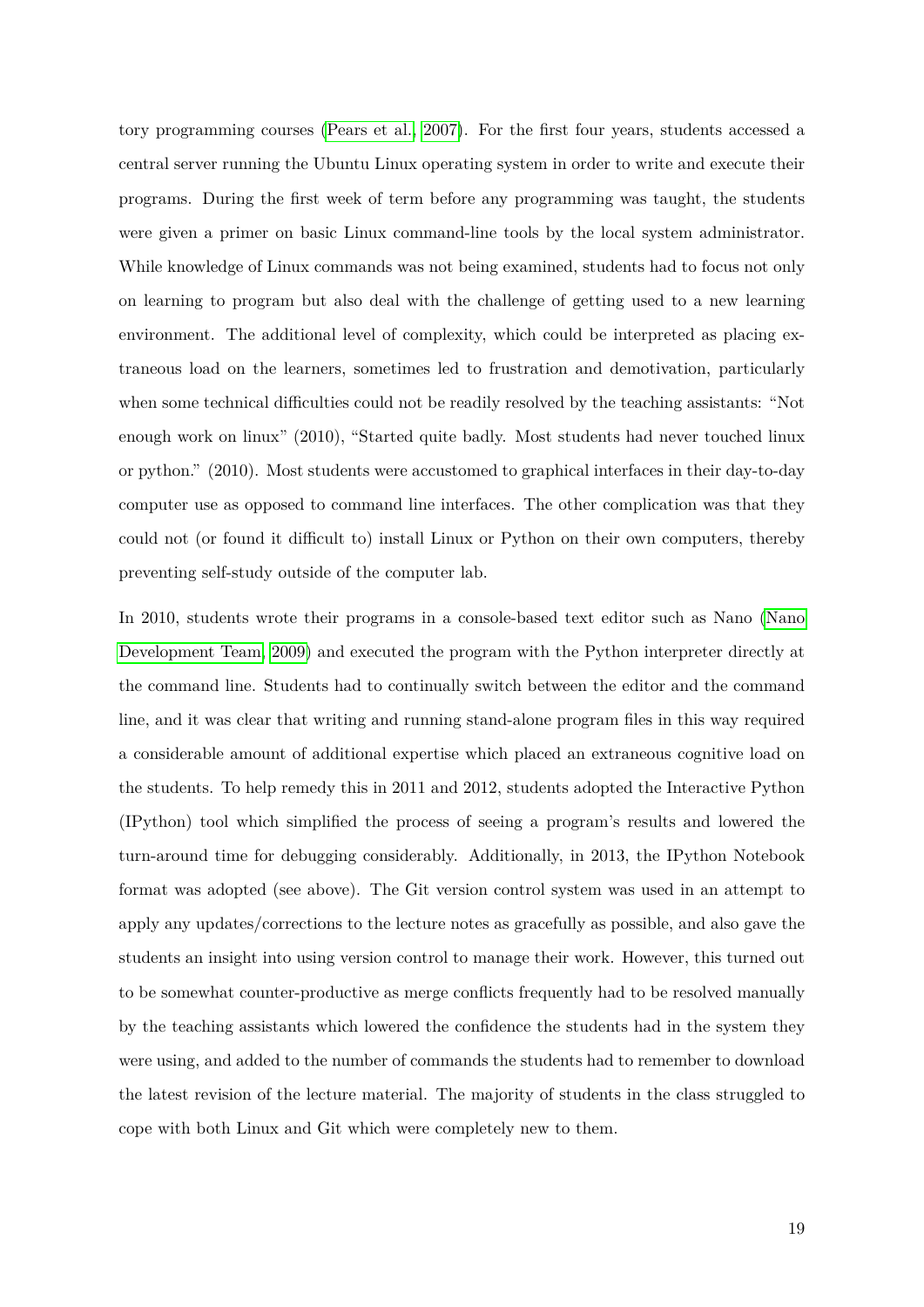#### **Formative feedback / the 'sticky note' system**

The 'sticky-pad' system, promoted by the Software Carpentry organisation, was used in every workshop since 2014. This almost counterculture low-tech system proved both to be incredibly powerful and popular with students for obtaining support and providing feedback that was acted on promptly. Essentially, each student is given a red and a green sticky note at the start of every lecture, and they are used in two ways.

In the first case, the sticky notes act as a status indicator when completing practical exercises; the student sticks up the red note to indicate that they need assistance, which eliminates the need to wait passively with their hand raised or similarly trying to get the attention of the lecturer or GTAs (the need to hold up their hand whilst waiting for a GTA to become available had been a frequent point of frustration). This in turn increases class productivity. When the student has finished a set of practical exercises, they stick up the green note to let the lecturer know the overall progress of the class.

In the second use case, the sticky notes act as 'exit tickets'; students must leave one piece of positive and negative feedback on the green and red notes, respectively, before exiting the computer lab at the end of the class. This helped to identify immediately if there were issues arising in the course so they could be resolved before the next lecture, and how the class was finding particular aspects of the course. When students struggle on exercises they tend to complain a great deal via the anonymous sticky notes, so changes in class progress in response to feedback were more easily identifiable with this technique.

#### **Comparison with previous years**

A great deal of positive SOLE feedback resulted from the use of these sticky notes, as shown by the large positive proportion (51.4%) of 'support'-related comments in Figure [5](#page-37-0) and the individual SOLE comments such as "Sticky notes work well", "WE LOVE RED AND GREEN POST IT NOTES!!!!" and "Love the post it notes.". Its effectiveness is also demonstrated through the increase from a score of 0.47 in 2013 to 1.32 in 2014 for the "Feedback" criterion (see Tables [8](#page-33-2) and [9\)](#page-34-0).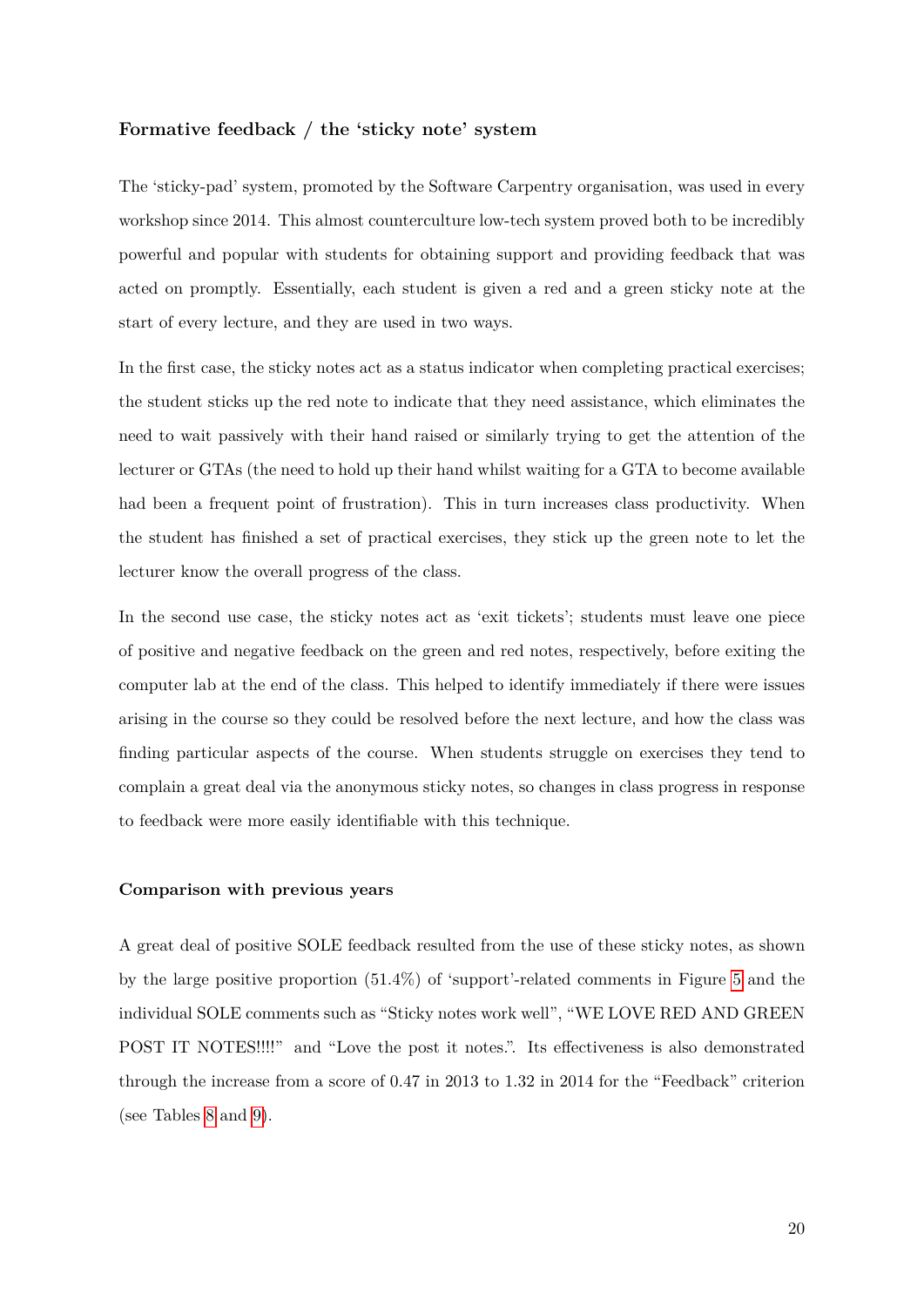#### **Teaching and learning support**

It is an important, albeit often challenging task, to bring all the students up to a similar standard within a fixed period of time. The learning pace of students varies significantly for many reasons. This is particularly true for a first year course where the students come from a diverse range of educational backgrounds. Graduate Teaching Assistants (GTAs) play a critical intervention role here<sup>[7](#page-20-0)</sup>. They help to clarify concepts, support progress through exercises (identifying key difficulties), provide instant feedback on the students' work, and resolve practical computing issues. We therefore ensure that a high number of GTAs are present in each workshop. The total number of GTAs who assisted each year is given in Table [4.](#page-32-2) Typically there are between 8 and 10 GTAs per workshop in the current version of the course, yielding a student to GTA ratio of at least ∼10:1.

#### **Comparison with previous years**

While the class could be large (typically 70–90 students each year in this case) it proved critical to have a low ratio of students to GTAs so that the students did not experience long and unproductive/demoralising waiting times for one-to-one support. This issue consistently featured strongly in student feedback; highly negative when there was a shortage of teaching assistants (typically 4 or fewer), high degree of satisfaction and praise for the teaching assistants when there were enough (typically  $8 - 10$  from 2013 onwards). This was an issue in 2012 when, exceptionally, the course was run for both first and second year students concurrently. This was necessary to transition the course from being a 'second year only' course to being a 'first year only' course in later years. Two computer labs were used at the same time, but the number of available teaching assistants had to be spread out; this resulted in comments such as "Could do with more teaching assistants" and "Need more demonstrators". However, in the other years (especially in 2013 and 2014) when just first year students were being taught, the ratio of students to GTAs was low and the teaching assistants received a great deal of praise, such as "Good demonstrators and feedback as well. Don't have to wait very long if there's a problem, and usually solved quickly." (2010), "GTAs are particularly helpful." (2013), and "Very helpful GTAs." (2014).

<span id="page-20-0"></span><sup>7</sup>All teaching assistants in the department receive training in pedagogical techniques and marking before they are permitted to help out in undergraduate courses.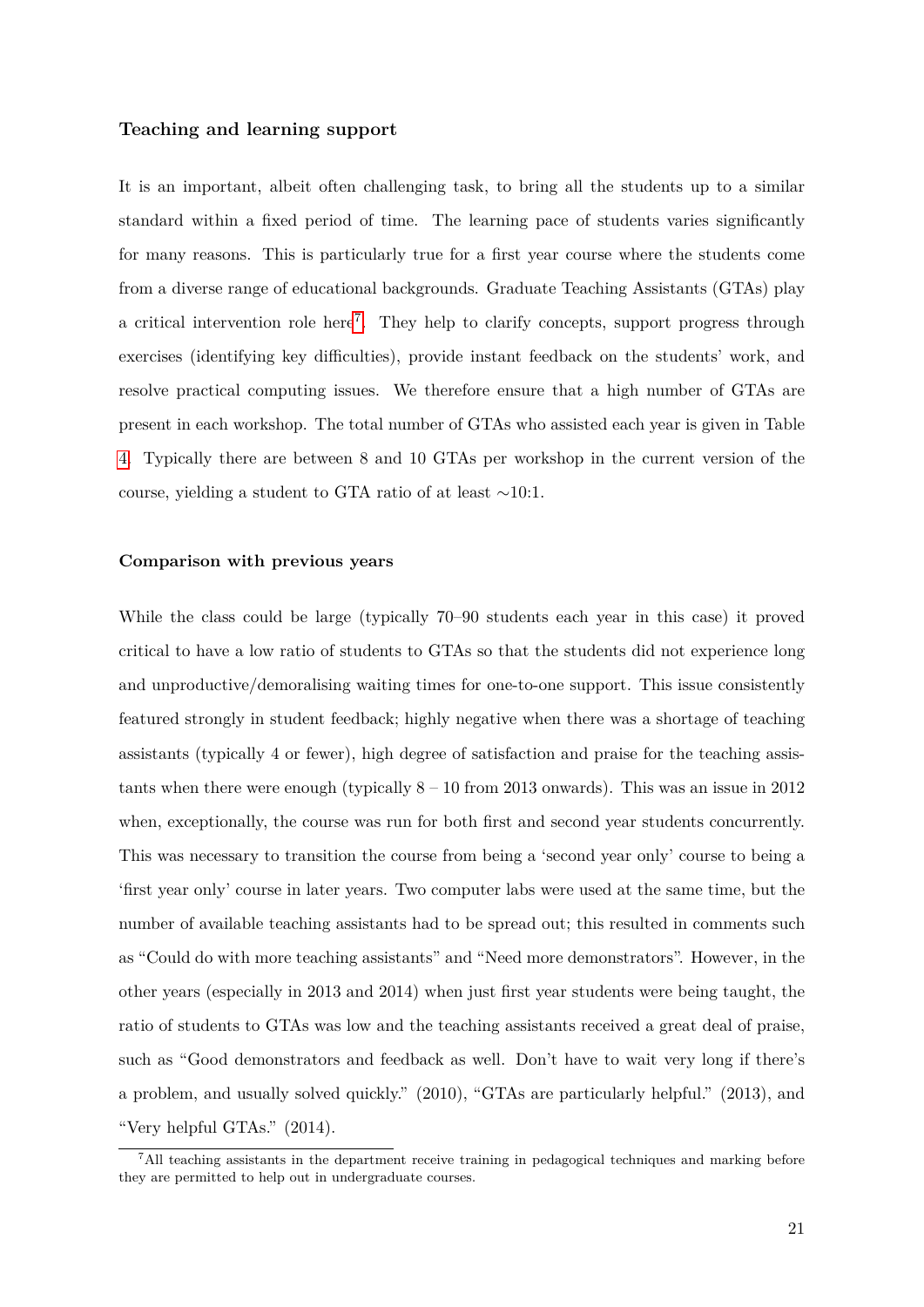# <span id="page-21-0"></span>**Conclusion**

The successful development of an introductory computer programming course represents a significant challenge, particularly when targeting undergraduate students with little or no computing background and outside a mainstream computer science degree programme. This study has outlined the influence of different methodologies on student perceptions of learning, and what appears to be a positive impact on student examination results, over the course of 5 years. Our findings reinforce the evidence in the literature that flipped classrooms and blended learning approaches are much more effective at teaching programming than traditional passive lecturing. However, we accept that our study would require further, more rigorous investigation, potentially using a quasi-experimental design, to demonstrate learning gain.

The traditional passive lecturing style that featured in the early years of the course (2010 and 2011) was more in line with what students were used to, yet was ineffective at developing the students' skillset. The video lectures that were implemented in 2012 allowed students to work through material and review it at their own pace, but a high student–GTA ratio and the lack of traditional lecturing style was a concern for many students. In 2013 when a flipped classroom approach was used, students did not feel like they were being taught, leading to a lack of confidence both in themselves and in the course. It is problematic to make a direct link between these interventions and end-of-term examination performance, but we believe this demonstrates the rewards of a 'learning through doing' approach which would benefit from further exploration via future studies. It is our belief that we have now converged on a successful teaching strategy through the use of blended learning and formative feedback, which featured in the 2014 run.

That said, many challenges surrounding the teaching of programming still remain. As class sizes grow, some degree of automated marking would be beneficial for the lecturer and teaching assistants. However, this is technically difficult. While it is possible to automatically run all the students' programs and determine whether they produce the correct answer, such an answer must usually be something simple, like a single integer, rather than a plot, for example. Furthermore, much like systems such as flake8 [\(Flake8 Development Team, 2015\)](#page-26-10) which check Python coding style compliance with the PEP 8 standard [\(van Rossum et al.,](#page-28-11) [2001\)](#page-28-11), it is possible to automate checks such as 'Has the student added docstrings for each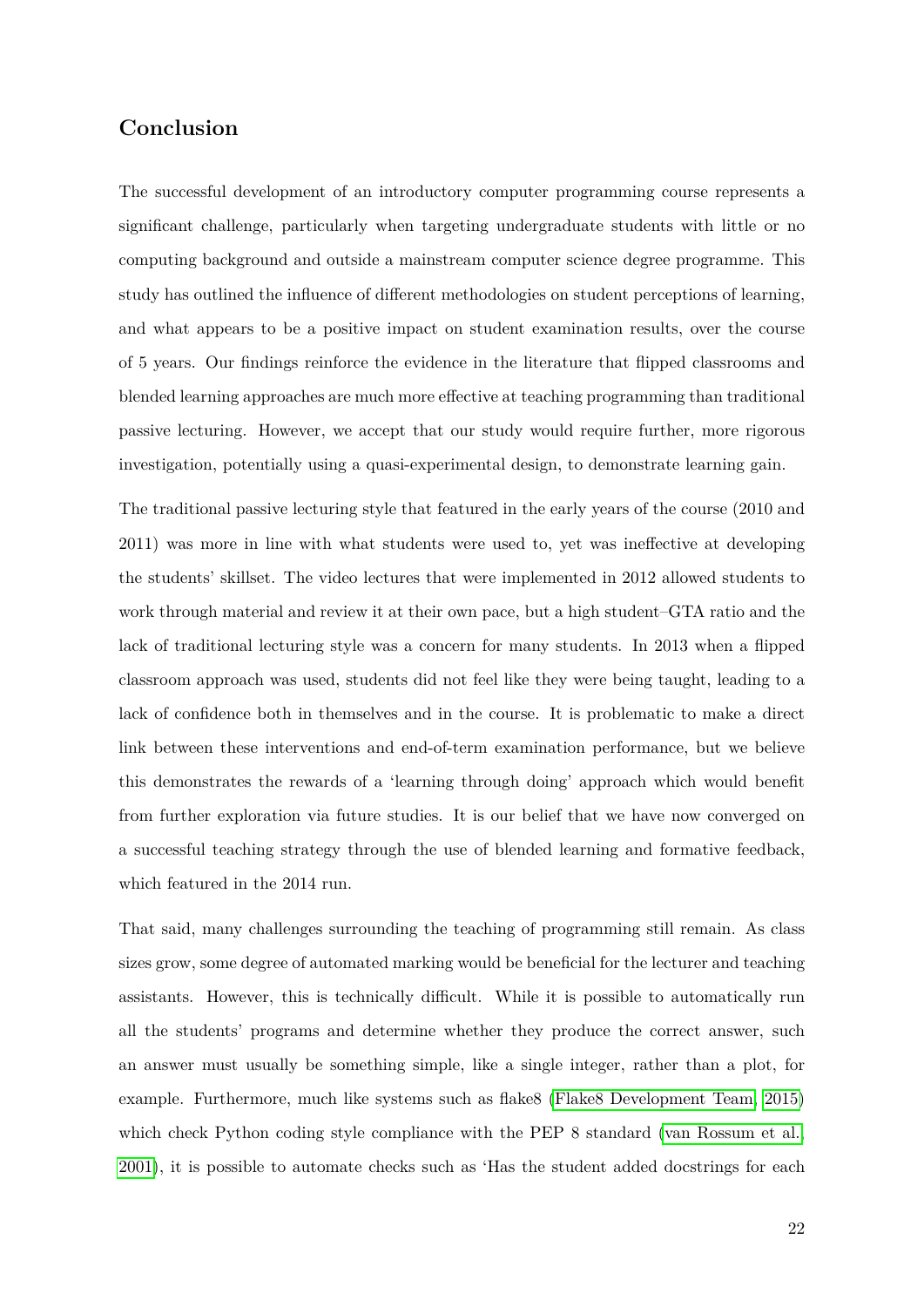function?'; however, determining whether these docstrings or comments are actually useful or not presents a much bigger challenge.

There is a large amount of pedagogical research and knowledge regarding how people learn and how best to teach programming skills. Despite this, many courses still follow the more traditional passive lecturing style, since change may be viewed as a risky process from an institutional point-of-view. It is therefore hoped that the findings presented in this paper will inform and encourage departments and educators to reconsider their existing approach to teaching programming.

#### **Recommendations for Adoption**

The various aspects of our course's instructional design can be readily applied to other courses. For example, the sticky note system is not just applicable to computer programming, and can indeed be applied to most courses that involve the completion of in-class exercises and require one-to-one help from the lecturer/GTAs. However, the appropriateness of the technical aspect will need to be considered carefully; we found that the IPython Notebook is an excellent environment to teach programming, but for practical exercises not involving computer code, a different practical setup may have to be designed. For example, for mechanical engineering design problems, a Computer Aided Design (CAD) package could be a more appropriate learning environment. For pure mathematics an interactive symbolic algebra package such as Maple may be desirable (although symbolic algebra can also be handled by readily-importable Python modules such as SymPy [\(Joyner et al., 2012\)](#page-27-9)).

The course material is freely available under the Creative Commons Attribution 3.0 Unported (CC-BY 3.0) licence and can be tailored to an individual setting. It can be downloaded from https://github.com/ggorman/Introduction-to-programming-for-geoscientists.

#### **Outlook**

Although the findings in this paper provide a valuable insight into the methodologies used to teach computer programming, we acknowledge that the limitations in the type and quantity of the available data may be detrimental to the reproducibility of our findings. We therefore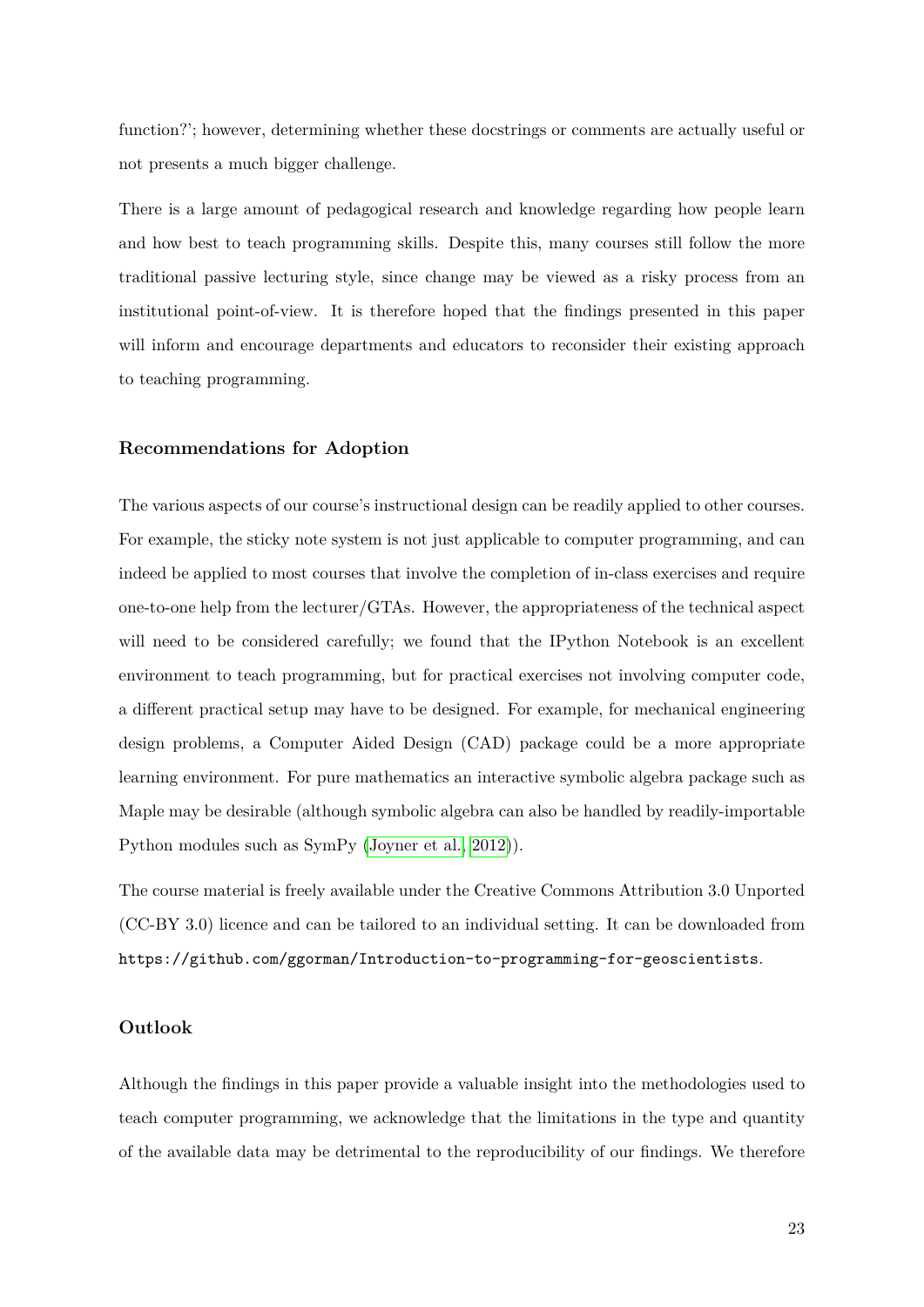believe that it would be beneficial to conduct a more rigorous, quasi-experimental study in the future, with a more formal data collection plan from the outset.

Given that using a blended learning methodology throughout the last two years that the course was run featured consistently high performance, we hope that similar performance would be maintained in future classes. However, a much more rigorous study would be required to confirm this. With such a study we could also potentially investigate whether there is any correlation in, for example, the number of students with a Mathematics or Computing A-Level and examination performance. Although we don't envisage any significant effects of a change of lecturer on student performance (as long as the methodology was applied consistently and the new lecturer had the appropriate background and experience), this would be another avenue of investigation to consider, once again requiring appropriate evidence to back up this statement. On the other hand, we found that some GTAs were mentioned by name more than others and given high praise in the student feedback; it is unclear whether the unavailability of these particular GTAs during some weeks (due to the rota system) affected performance since student satisfaction is not a measure of actual learning. However, this is something that will be looked at more closely in later work.

For the purposes of demonstrating how student examination responses were graded, and to illustrate that the responses were of a consistent quality throughout the years, a revised study would also record anonymised examples during the data collection phase. We plan to consider both high and low quality responses for comparison.

Further improvements in the software supporting the students' learning (in this case, the IPython Notebook) may potentially affect student performance. For example, the version used in 2014 was prone to crashing when infinite 'while' loops occurred. Students were able to seek assistance swiftly from the GTAs when such technical difficulties occurred but sometimes caused frustration, especially if the IPython Notebook had to be restarted and part of the student's work was lost. If such software issues were to be resolved, this may boost the students' satisfaction and confidence in the course. However, once again, a more rigorous study would be needed to show whether this positively affects student performance, since improved student satisfaction does not necessarily yield learning gain.

Other courses that form part of the geoscience curriculum would also be considered, as it could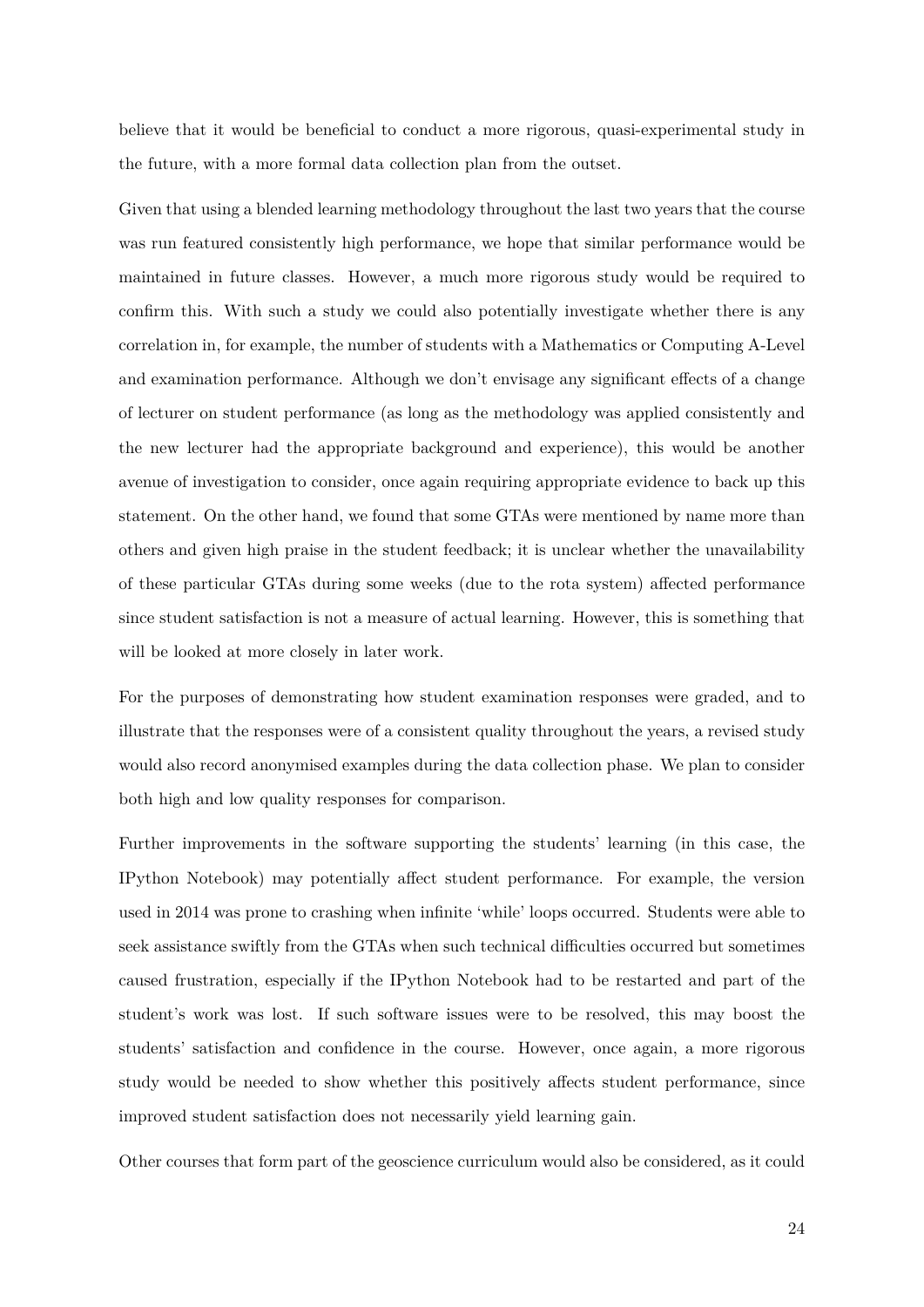act as a way of measuring how well information is retained from the introductory programming course. For example, in 2014 another course took place the following term that required the use of Python. More specifically, it focussed on the application of Python's numerical and scientific libraries NumPy and SciPy to perform statistical analysis of geoscientific data. This has since been replaced (for the 2015 class, outside the timeframe of the current study) by a course that concerns the Python implementation of numerical methods to solve systems of equations modelling geophysical phenomena. Both of these courses aim to further the students' education in computational geoscience.

# **Acknowledgements**

We would like to thank all the undergraduate geoscience students that we have taught over the years in the Department of Earth Science and Engineering at Imperial College London for providing constructive feedback on the course as it evolved. We are also extremely grateful for all the hard work and support received from the GTAs over all the years teaching this course. Special thanks go to Hans Petter Langtangen for giving permission to use content from his book and course notes, and to Greg Wilson of the Software Carpentry project for training and useful discussions on evidence-based pedagogy for programming. The feedback from the anonymous reviewers was warmly received and greatly improved this article.

This work was carried out under the approval from the Education Ethics Review Process (EERP) at Imperial College London.

# **References**

- <span id="page-24-0"></span>B. Aagaard, C. Williams, and M. Knepley. PyLith: A finite-element code for modeling quasistatic and dynamic crustal deformation. *Eos Trans. AGU*, 88:52, 2007.
- <span id="page-24-2"></span>R. M. Beard and J. Hartley. *Teaching and Learning in Higher Education*. Harper & Row, London, 4th edition, 1984.
- <span id="page-24-1"></span>M. Beyreuther, R. Barsch, L. Krischer, T. Megies, Y. Behr, and J. Wassermann. ObsPy: A Python toolbox for seismology. *Seismological Research Letters*, 81(3):530–533, 2010.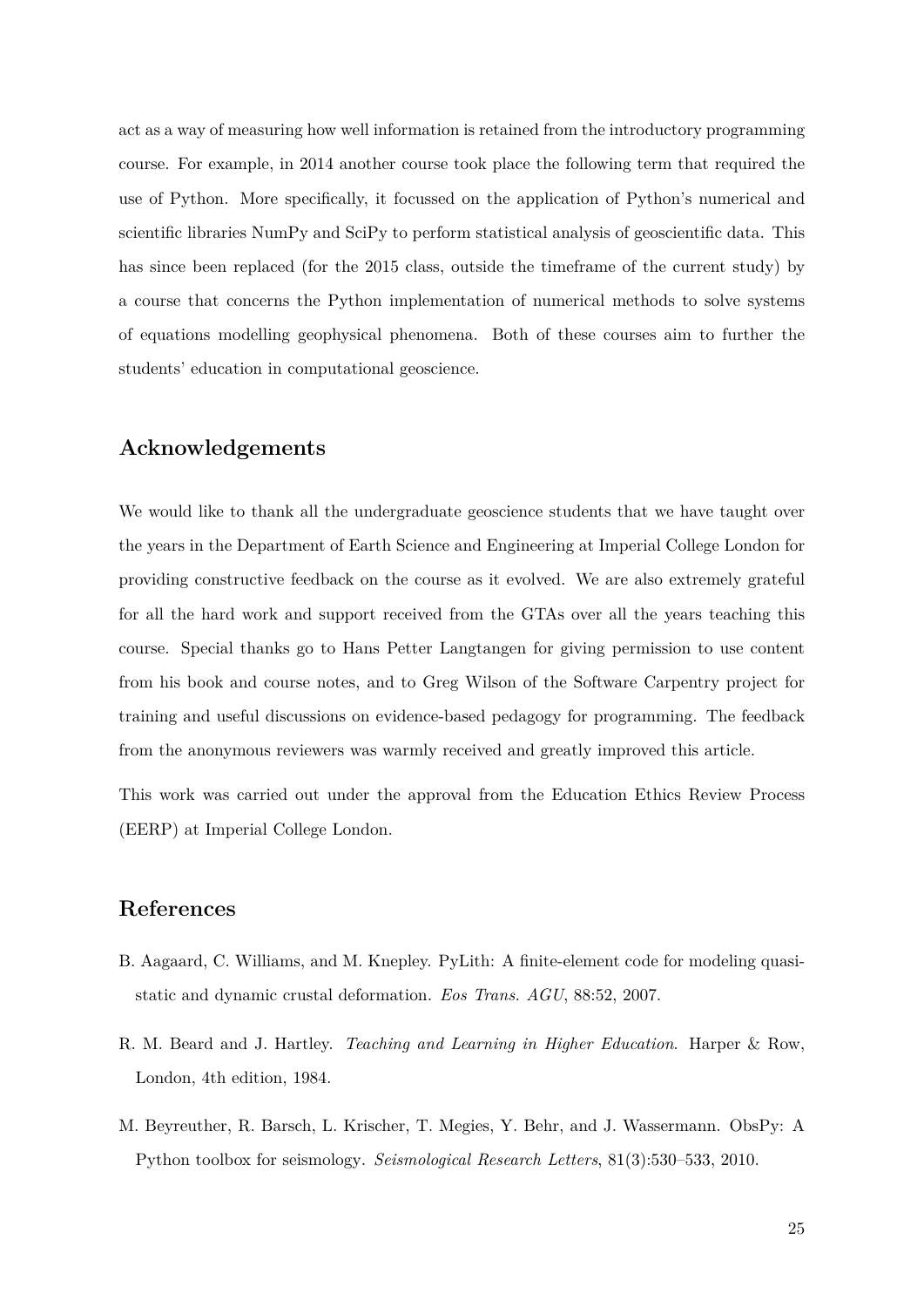- <span id="page-25-1"></span>R. Biddle and E. Tempero. Java pitfalls for beginners. *ACM SIGCSE Bulletin*, 30(2):48–52, 1998.
- <span id="page-25-6"></span>Curtis J. Bonk and Charles R. Graham. *The Handbook of Blended Learning: Global Perspectives, Local Designs*. Pfeiffer, San Francisco, 1st edition, 2006.
- <span id="page-25-5"></span>L. Böszörményi. Why Java is not my favorite first-course language. *Software-Concepts & Tools*, 19(3):141–145, 1998.
- <span id="page-25-7"></span>Tom Boyle, Claire Bradley, Peter Chalk, Ray Jones, and Poppy Pickard. Using Blended Learning to Improve Student Success Rates in Learning to Program. *Journal of Educational Media*, 28(2-3):165–178, 2003. doi: 10.1080/1358165032000153160.
- <span id="page-25-0"></span>N. Churcher and E. Tempero. Java as a first programming language. In *Software Engineering: Education and Practice, International Conference on*, pages 390–390. IEEE Computer Society, 1998.
- <span id="page-25-2"></span>D. Clark, C. MacNish, and G. F. Royle. Java as a teaching language — opportunities, pitfalls and solutions. In *Proceedings of the 3rd Australasian conference on Computer science education*, pages 173–179. ACM, 1998.
- <span id="page-25-3"></span>R. Close, D. Kopec, and J. Aman. CS1: perspectives on programming languages and the breadth-first approach. In *Journal of Computing Sciences in Colleges*, volume 15, pages 228–234. Consortium for Computing Sciences in Colleges, 2000.
- <span id="page-25-9"></span>Continuum Analytics. Anaconda Scientific Python Distribution: https://store.continuum.io/cshop/anaconda/ (last accessed: 16 May 2015), 2015.
- <span id="page-25-4"></span>T. Donaldson. Python as a First Programming Language for Everyone. In *Western Canadian Conference on Computing Education*, 2003.
- <span id="page-25-8"></span>C. Dowling, J. M. Godfrey, and N. Gyles. Do hybrid flexible delivery teaching methods improve accounting students' learning outcomes? *Accounting Education*, 12(4):373–391, 2003. doi: 10.1080/0963928032000154512.
- <span id="page-25-10"></span>Enthought Scientific Computing Solutions. Enthought Canopy: Python Distribution and Integrated Analysis Environment: https://www.enthought.com/products/canopy/ (last accessed: 16 May 2015), 2015.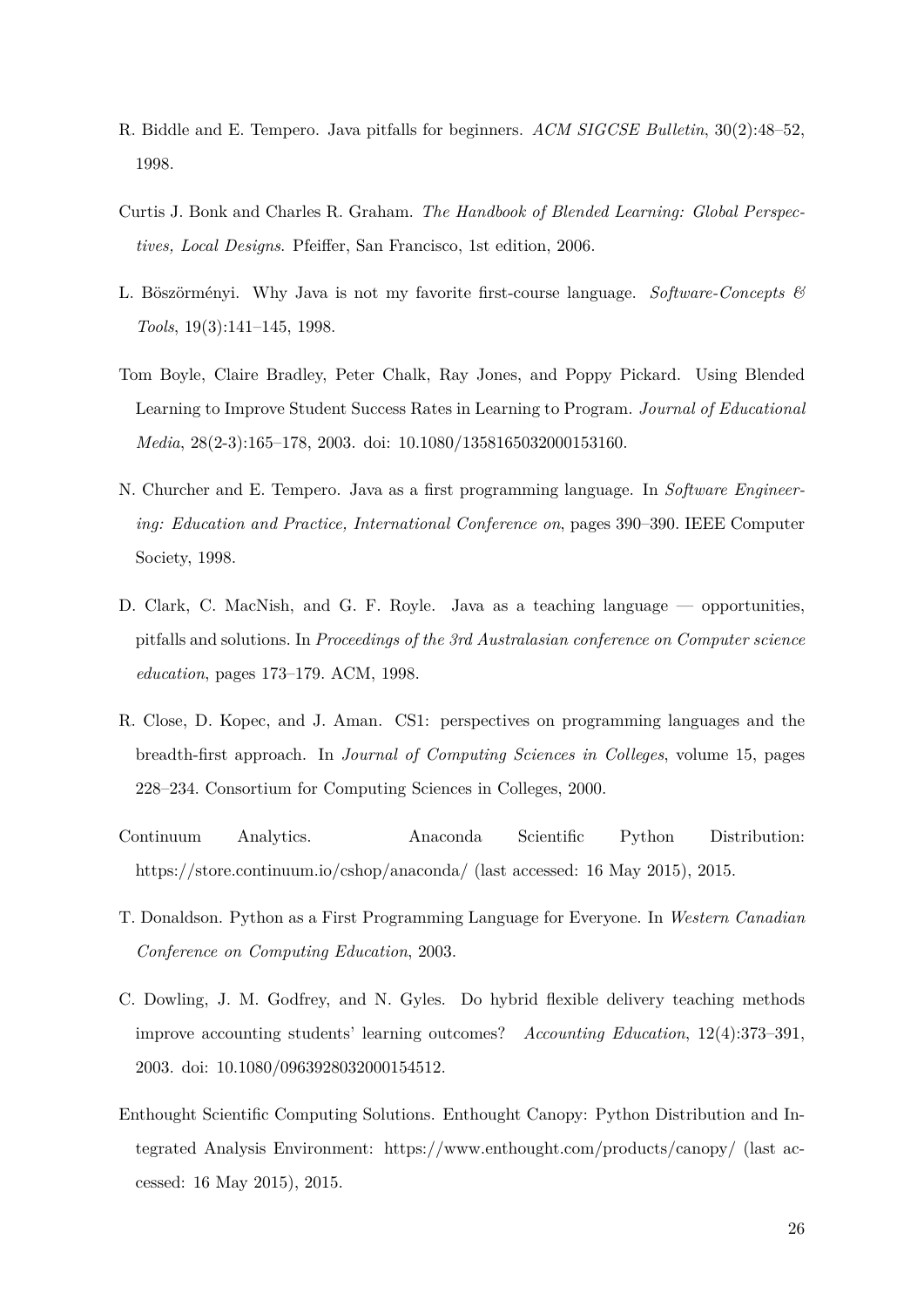- <span id="page-26-2"></span>Environmental Systems Research Institute. ArcGIS Project: http://www.arcgis.com (last accessed 16 May 2015), 2015.
- <span id="page-26-0"></span>H. Fangohr. A Comparison of C, MATLAB, and Python as Teaching Languages in Engineering. In M. Bubak, G. D. van Albada, P. M. A. Sloot, and J. Dongarra, editors, *Computational Science - ICCS 2004*, volume 3039 of *Lecture Notes in Computer Science*, pages 1210–1217. Springer Berlin Heidelberg, 2004. ISBN 978-3-540-22129-6. doi:  $10.1007/978 - 3 - 540 - 25944 - 2 \quad 157.$
- <span id="page-26-10"></span>Flake8 Development Team. Flake8 project documentation: http://flake8.readthedocs.org (last accessed: 16 May 2015), 2015.
- <span id="page-26-5"></span>N. Friesen. Defining Blended Learning. Technical report, 2012. URL [http://](http://learningspaces.org/papers/Defining_Blended_Learning_NF.pdf) [learningspaces.org/papers/Defining\\_Blended\\_Learning\\_NF.pdf](http://learningspaces.org/papers/Defining_Blended_Learning_NF.pdf).
- <span id="page-26-1"></span>GRASS Development Team. *Geographic Resources Analysis Support System (GRASS GIS) Software*. Open Source Geospatial Foundation, USA, 2015. URL <http://grass.osgeo.org>.
- <span id="page-26-4"></span>J. Gruber. The Markdown language: http://daringfireball.net/projects/markdown/, 2004.
- <span id="page-26-6"></span>M. Guzdial. What's the best way to teach computer science to beginners? *Communications of the ACM*, 58(2):12–13, 2015. doi: 10.1145/2714488.
- <span id="page-26-8"></span>J. Hattie. *Visible Learning: A Synthesis of Over 800 Meta-Analyses Relating to Achievement*. Routledge, 2008.
- <span id="page-26-9"></span>A. Hunt and D. Thomas. *The Pragmatic Programmer: From Journeyman to Master*. Addison-Wesley, 1999.
- <span id="page-26-7"></span>G. Isaacs. Lecturing practices and note-taking purposes. *Studies in Higher Education*, 19(2): 203–216, 1994. doi: 10.1080/03075079412331382047.
- <span id="page-26-3"></span>C. T. Jacobs and M. D. Piggott. Firedrake-Fluids v0.1: numerical modelling of shallow water flows using an automated solution framework. *Geoscientific Model Development*, 8(3):533– 547, 2015. doi: 10.5194/gmd-8-533-2015. URL [http://www.geosci-model-dev.net/8/](http://www.geosci-model-dev.net/8/533/2015) [533/2015](http://www.geosci-model-dev.net/8/533/2015).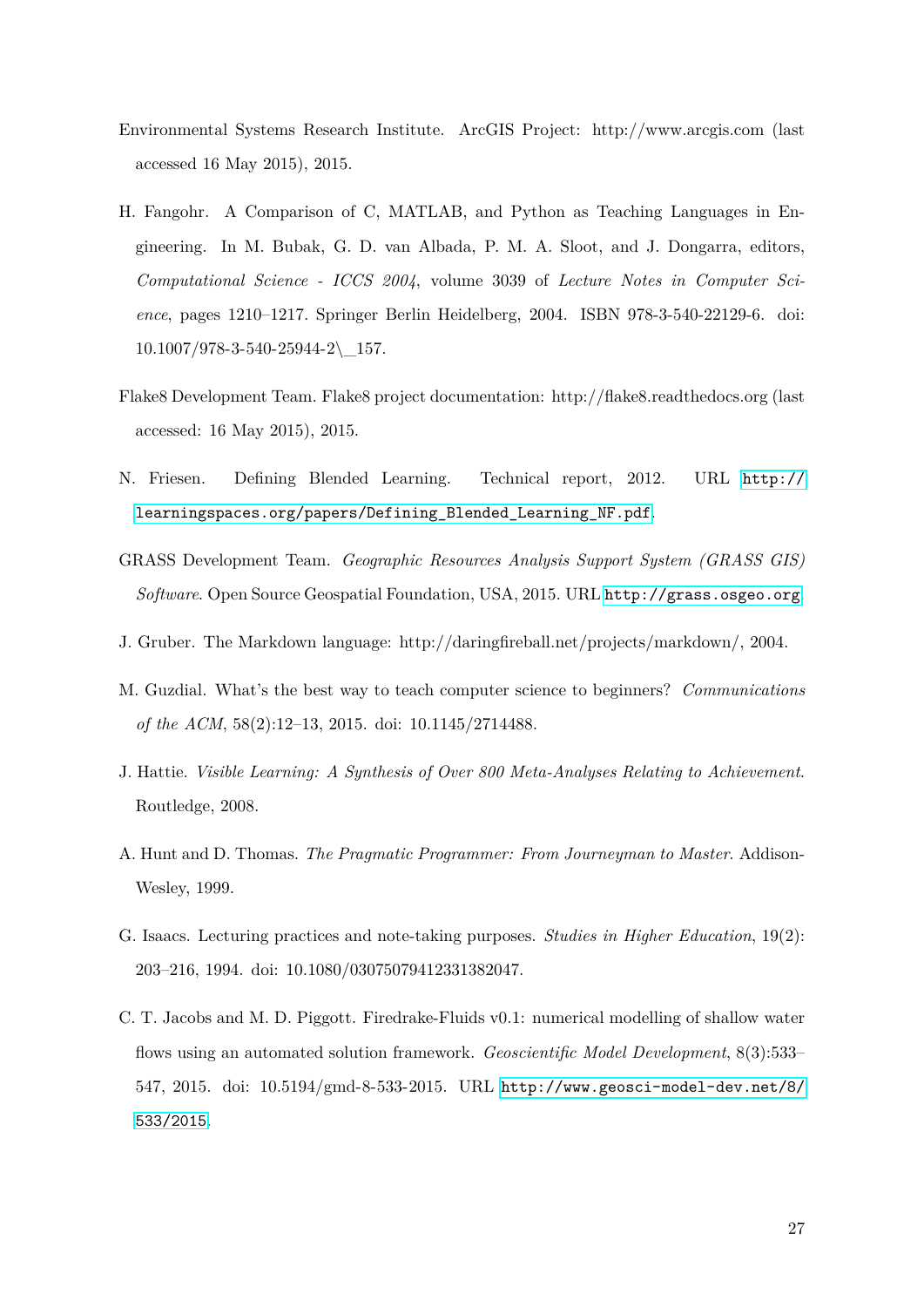- <span id="page-27-9"></span>David Joyner, Ondřej Čertík, Aaron Meurer, and Brian E. Granger. Open source computer algebra systems: Sympy. *ACM Communications in Computer Algebra*, 45(3/4):225–234, 2012. ISSN 1932-2240. doi: 10.1145/2110170.2110185.
- <span id="page-27-4"></span>H. P. Langtangen. *A Primer on Scientific Programming with Python*. Springer Berlin Heidelberg, 2009.
- <span id="page-27-3"></span>J. W.-B. Lin. Why Python Is the Next Wave in Earth Sciences Computing. *Bulletin of the American Meteorological Society*, 93(12):1823–1824, 2012. doi: 10.1175/BAMS-D-12-00148. 1.
- <span id="page-27-6"></span>J. Middendorf and A. Kalish. The "Change-Up" in Lectures. *The National Teaching & Learning Forum*, 5(2), 1996.
- <span id="page-27-2"></span>R. P. Mody. C in education and software engineering. *ACM SIGCSE Bulletin*, 23(3):45–56, 1991.
- <span id="page-27-8"></span>Nano Development Team. GNU nano project website: http://www.nano-editor.org/ (last accessed: 16 May 2015), 2009.
- <span id="page-27-1"></span>D. B. Palumbo. Programming language/problem-solving research: A review of relevant issues. *Review of Educational Research*, 60(1):65–89, 1990.
- <span id="page-27-0"></span>A. Pears, S. Seidman, L. Malmi, L. Mannila, E. Adams, J. Bennedsen, M. Devlin, and J. Paterson. A survey of literature on the teaching of introductory programming. *SIGCSE Bull.*, 39(4):204–223, December 2007. ISSN 0097-8418. doi: 10.1145/1345375.1345441. URL <http://doi.acm.org/10.1145/1345375.1345441>.
- <span id="page-27-7"></span>J. Pereira, E. Pleguezuelos, A. Merí, A. Molina-Ros, M. C. Molina-Tomás, and C. Masdeu. Effectiveness of using blended learning strategies for teaching and learning human anatomy. *Medical Education*, 41(2):189–195, 2007. ISSN 1365-2923. doi: 10.1111/j.1365-2929.2006. 02672.x.
- <span id="page-27-5"></span>F. Pérez and B. E. Granger. IPython: a system for interactive scientific computing. *Computing in Science and Engineering*, 9(3):21–29, May 2007. ISSN 1521-9615. doi: 10.1109/MCSE. 2007.53. URL <http://ipython.org>.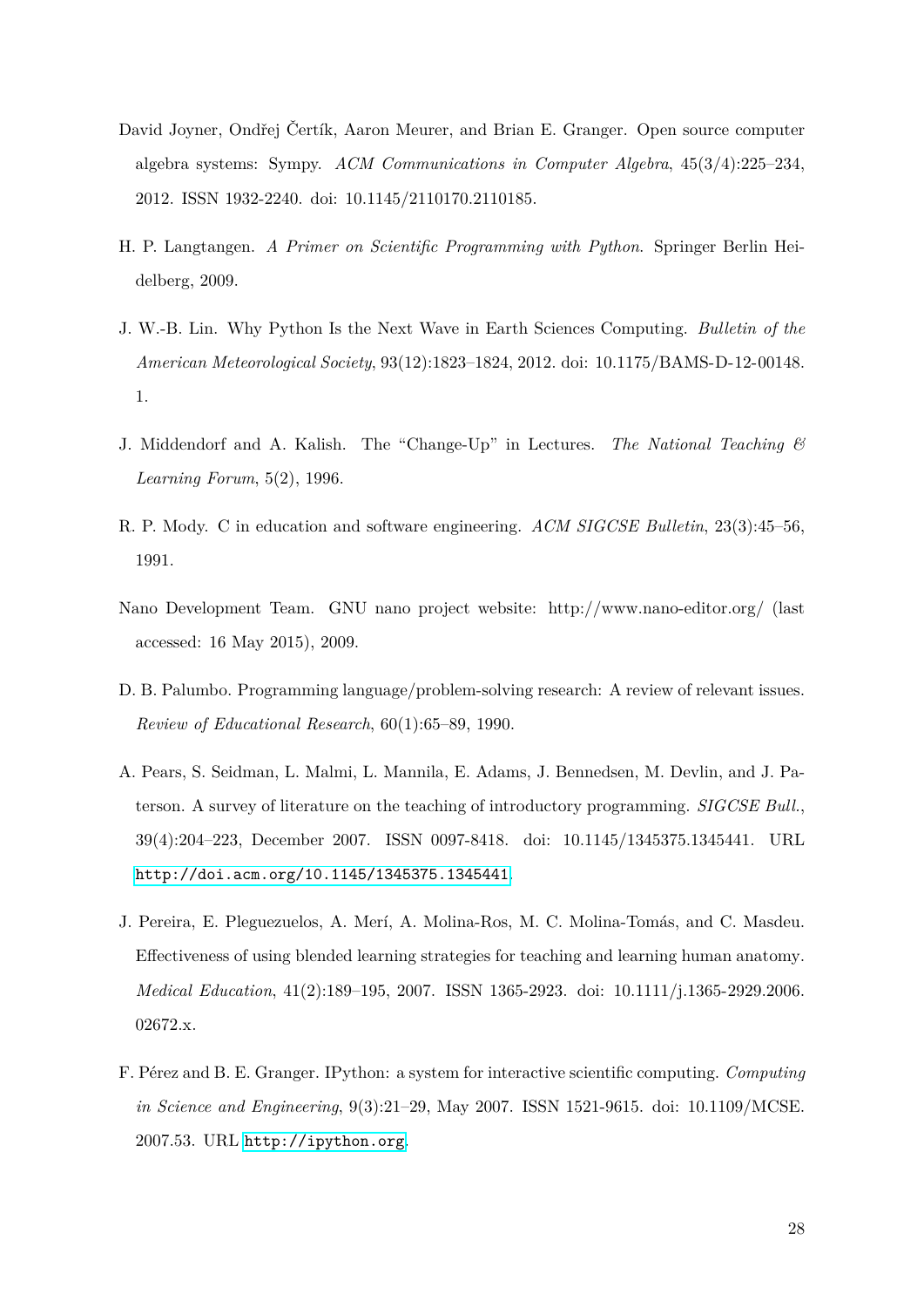- <span id="page-28-4"></span>QGIS Development Team. *QGIS Geographic Information System*. Open Source Geospatial Foundation, 2009. URL <http://qgis.osgeo.org>.
- <span id="page-28-9"></span>P. Ramsden. *Learning to Teach in Higher Education*. Psychology Press, 1992.
- <span id="page-28-5"></span>F. Rathgeber, D. A. Ham, L. Mitchell, M. Lange, F. Luporini, A. T. T. McRae, G.-T. Bercea, G. R. Markall, and P. H. J. Kelly. Firedrake: automating the finite element method by composing abstractions. *Submitted to ACM TOMS*, 2015.
- <span id="page-28-0"></span>A. Robins, J. Rountree, and N. Rountree. Learning and teaching programming: A review and discussion. *Computer Science Education*, 13(2):137–172, 2003.
- <span id="page-28-3"></span>A. Stefik and S. Siebert. An Empirical Investigation into Programming Language Syntax. *ACM Transactions on Computing Education (TOCE)*, 13(4), 2013. doi: 10.1145/2534973.
- <span id="page-28-2"></span>TIOBE Software. TIOBE Programming Community Index: www.tiobe.com/index.php/tiobe\_index (last accessed 16 May 2015), 2015.
- <span id="page-28-11"></span>G. van Rossum, B. Warsaw, and N. Coghlan. PEP 0008 – Style Guide for Python Code: https://www.python.org/dev/peps/pep-0008/ (last accessed: 16 May 2015), 2001.
- <span id="page-28-6"></span>G. Wilson. Software Carpentry: Getting Scientists to Write Better Code by Making Them More Productive. *Computing in Science & Engineering*, November–December 2006.
- <span id="page-28-7"></span>G. Wilson. Software Carpentry: lessons learned. *F1000Research*, 3(62), 2014. doi: 10.12688/ f1000research.3-62.v1.
- <span id="page-28-1"></span>L. E. Winslow. Programming pedagogy — a psychological overview. *ACM SIGCSE Bulletin*, 28(3):17–22, 1996.
- <span id="page-28-8"></span>I.Umit Yapici and Hasan Akbayin. The Effect of Blended Learning Model on High School Students' Biology Achievement and on Their Attitudes towards the Internet. *Turkish Online Journal of Educational Technology*, 11(2):228–237, 2012.
- <span id="page-28-10"></span>L. Yuan and S. Powell. MOOCs and Open Education: Implications for Higher Education. *Centre for Educational Technology, Interoperability and Standards*, pages 7–8, 2013.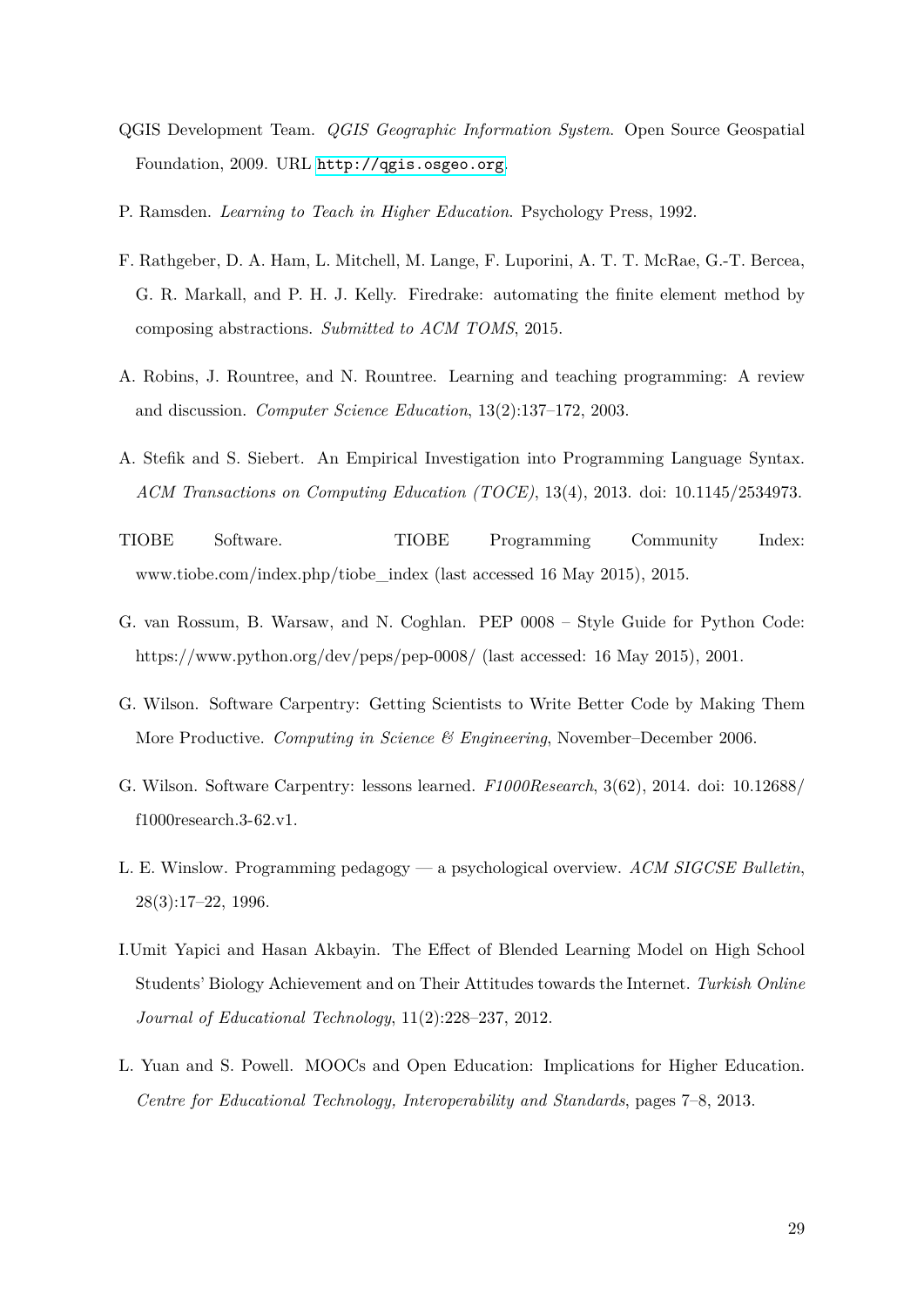# **Appendix A: SOLE lecturer and module scoring criteria**

Responses to the criteria below were requested as part of SOLE with respect to both the module and the lecturer. Note that in 2010, 2011 and 2012, the available responses were "Very Good, Good, Satisfactory, Poor, Very Poor, No response", whereas in 2013 and 2014 the available responses were "Definitely Agree, Mostly Agree, Neither Agree or Disagree, Mostly Disagree, Definitely Disagree, Not applicable". In addition to the criteria, text boxes were also provided such that students could provide additional constructive feedback.

## **A1. Lecturer score criteria (2010, 2011)**

- 1. The structure and delivery of the lectures
- 2. The explanation of concepts given by the lecturer
- 3. The approachability of the lecturer
- 4. The interest and enthusiasm generated by the lecturer

## **A2. Module score criteria (2010, 2011)**

- 1. The support materials available for this module (e.g. handouts, blackboard/web pages, problem sheets and/or notes on the board)
- 2. The organisation of the module
- 3. The structure and delivery of the lectures
- 4. The explanation of concepts given by the lecturer
- 5. The approachability of the lecturer
- 6. The interest and enthusiasm generated by the lecturer

#### **A3. Lecturer score criteria (2012)**

1. The structure and delivery of the teaching sessions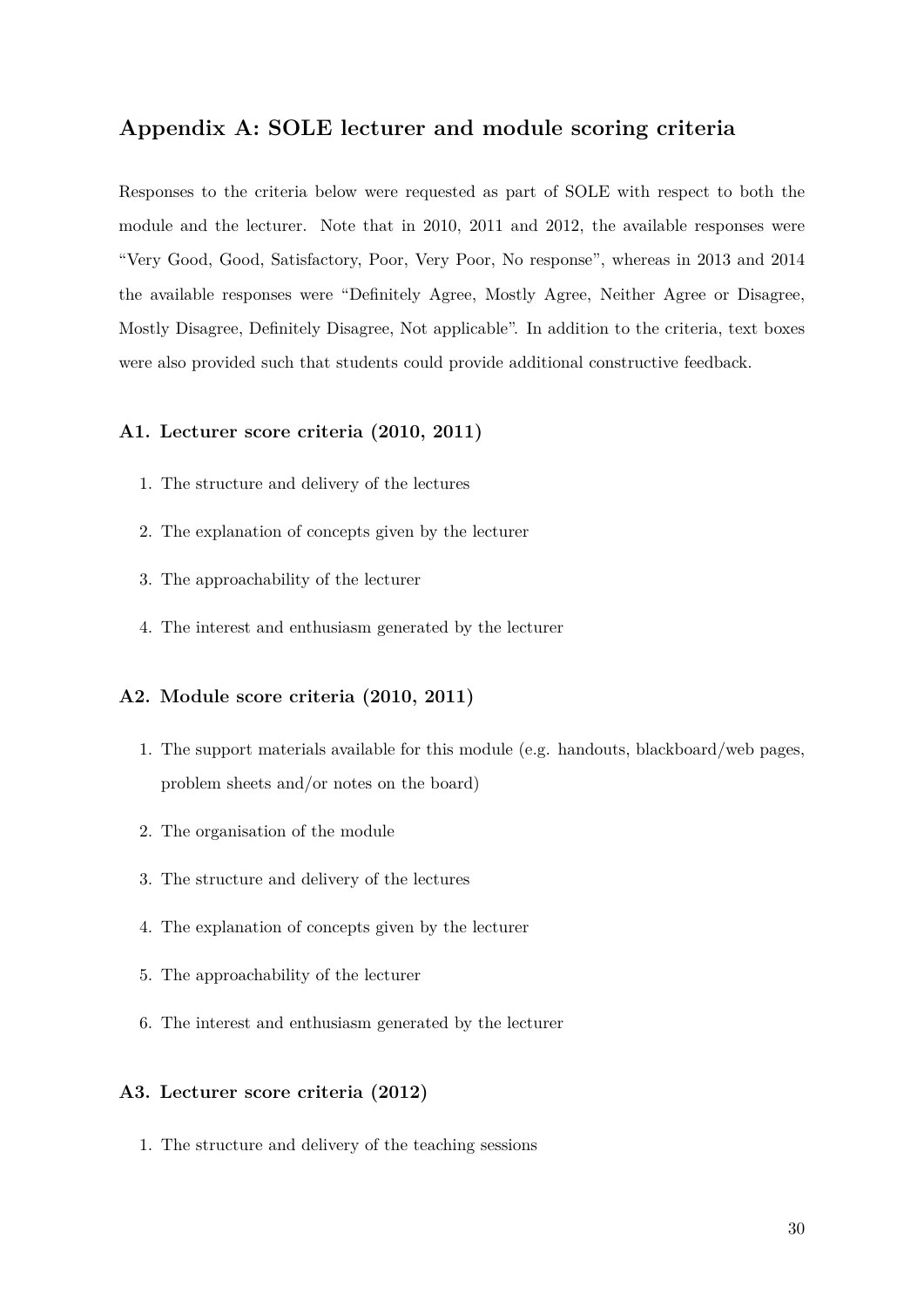## **A4. Module score criteria (2012)**

- 1. The structure and delivery of the teaching sessions
- 2. The content of this module

## **A5. Lecturer score criteria (2013, 2014)**

- 1. The lecturer explained the material well
- 2. The lecturer generated interest and enthusiasm
- 3. The lecturer was approachable
- 4. Overall, I am satisfied with this lecturer

## **A6. Module score criteria (2013, 2014)**

- 1. The content of the module is well structured
- 2. The content of the module is intellectually stimulating
- 3. I have received helpful feedback on my work
- 4. Overall, I am satisfied with the quality of the module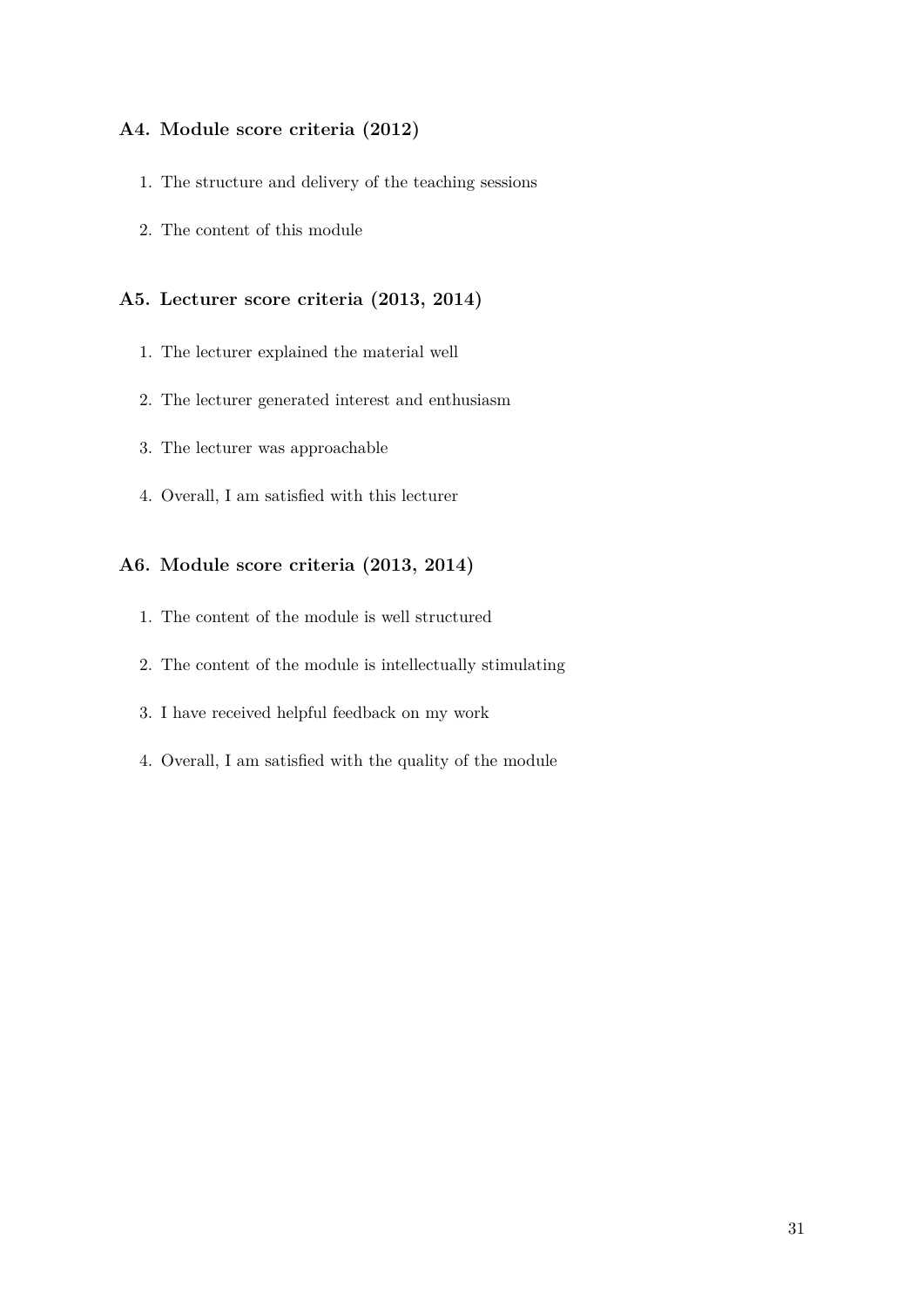<span id="page-31-0"></span>Table 1: Total number of students registered on the programming course each year. In 2010 the programming course was optional and the 35 students represent only a fraction of the total number of first year students in the department that year. In 2012 two separate classes were run: one comprising 73 first year students and one comprising 89 second year students, in order to transition the course from being a second year course to a first year course in later years, hence the larger total number of students.

| Year | Number of Students |
|------|--------------------|
| 2010 | 35                 |
| 2011 | 89                 |
| 2012 | 162                |
| 2013 | 85                 |
| 2014 | 87                 |

<span id="page-31-1"></span>Table 2: Total number of A-Level (Further Education) qualifications attained (by subject) by each year's departmental student intake. The 2010 and 2011 programming classes were for second year students, respectively corresponding to the 2009 and 2010 intake. Not all of the students from the 2009 intake took to the programming course in 2010, since it was optional just for that year, which is why the number of A-Levels in 2009 sometimes exceeds the total number of 2010 programming students in Table [1.](#page-31-0) The 2012 programming class combined both the first and second year students, corresponding to the 2011 and 2012 intake respectively.

| Subject        | 2009           | 2010         | 2011 | 2012 | 2013           | 2014 |
|----------------|----------------|--------------|------|------|----------------|------|
| Maths          | 51             | 68           | 71   | 67   | 75             | 74   |
| Physics        | 37             | 53           | 57   | 49   | 55             | 60   |
| Chemistry      | 38             | 45           | 52   | 51   | 63             | 52   |
| Geology        | 18             | 24           | 24   | 13   | 35             | 26   |
| <b>Biology</b> | 19             | 27           | 25   | 20   | 26             | 22   |
| Computing      | $\overline{2}$ | $\mathbf{0}$ | 1    | 0    | $\mathfrak{D}$ | 0    |
| Other          | 46             | 79           | 39   | 70   | 74             | 16   |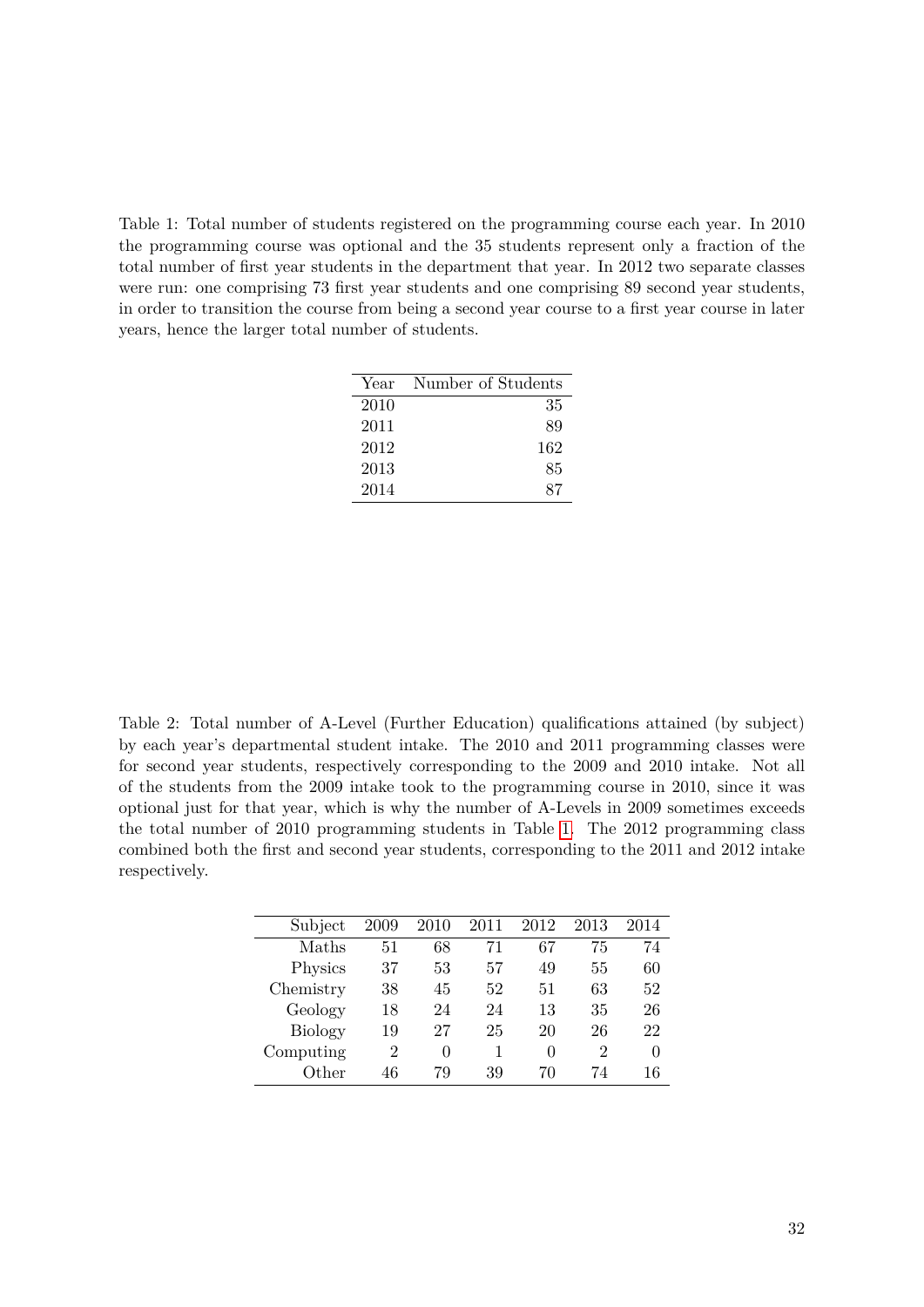<span id="page-32-0"></span>Table 3: Demographic information for each year's departmental student intake. Note that 'EU' (European Union) does not include the UK here, and 'Overseas' denotes any non-EU or non-UK country, except qualifying overseas territories determined by The Education (Fees and Awards) (England) Regulations 2007. The 2010 and 2011 programming classes were for second year students, respectively corresponding to the 2009 and 2010 intake. The 2012 programming class combined both the first and second year students, corresponding to the 2011 and 2012 intake respectively.

| Year | Gender (male : female) | Student status (UK : EU : Overseas) |
|------|------------------------|-------------------------------------|
| 2009 | 39:25                  | 55:0:9                              |
| 2010 | 56:33                  | 79:3:7                              |
| 2011 | 50:39                  | 68:10:11                            |
| 2012 | 44:29                  | 61:3:9                              |
| 2013 | 53:32                  | 64:4:17                             |
| 2014 | 53:34                  | 60:5:22                             |

<span id="page-32-2"></span>Table 4: Total number of Graduate Teaching Assistants (GTAs) who helped in the programming course each year. In 2013 and 2014 there were a larger total number of GTAs assisting. In these years, the GTAs took turns and operated a rota system, to ensure that approximately 8–10 GTAs were present in each workshop.

| Year | Number of GTAs |
|------|----------------|
| 2010 |                |
| 2011 | 7              |
| 2012 | q              |
| 2013 | 18             |
| 2014 | 14             |

<span id="page-32-1"></span>Table 5: Module (left) and lecturer (right) scores for various criterion, in the year 2010. An average score of -2 to -1.5 indicates 'Very Poor', -1.5 to -0.5 indicates 'Poor', -0.5 to 0.5 indicates 'Satisfactory', 0.5 to 1.5 indicates 'Good' and 1.5 to 2 indicates 'Very Good'. The relatively high scores suggest that the traditional lecturing style met the students' expectations here.

| Criterion          | Score         | Criterion          | Score         |
|--------------------|---------------|--------------------|---------------|
| Support material   | 1.20          | Structure/delivery | 1.11          |
| Organisation       | 0.89          | Explanation        | 1.11          |
| Structure/delivery | 1.11          | Approachability    | 1.65          |
| Explanation        | 1.11          | Interest generated | 1.26          |
| Approachability    | 1.65          | Mean               | $1.28$ (Good) |
| Interest generated | 1.26          |                    |               |
| Mean               | $1.20$ (Good) |                    |               |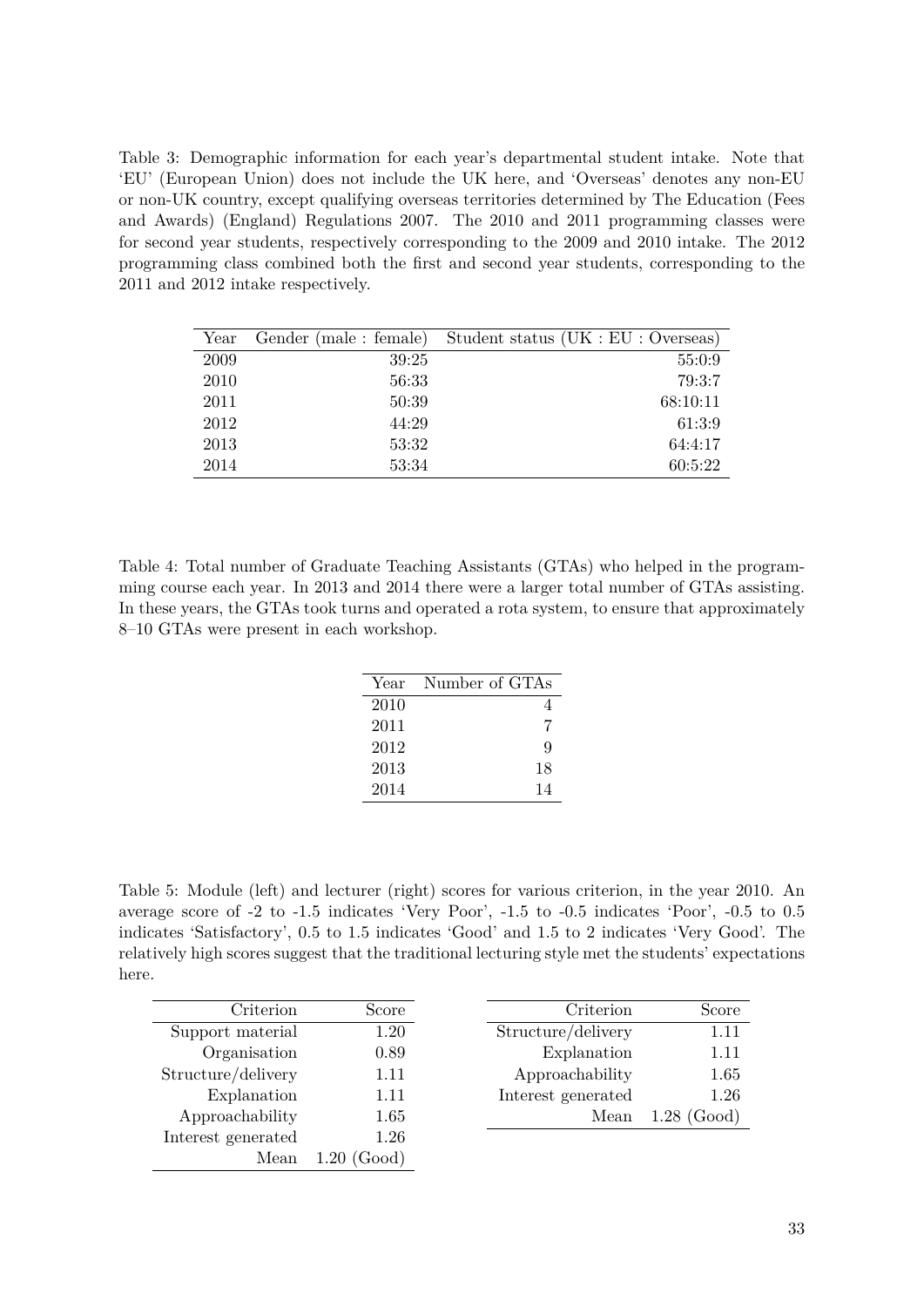<span id="page-33-0"></span>Table 6: Module (left) and lecturer (right) scores for various criterion, in the year 2011. An average score of -2 to -1.5 indicates 'Very Poor', -1.5 to -0.5 indicates 'Poor', -0.5 to 0.5 indicates 'Satisfactory', 0.5 to 1.5 indicates 'Good' and 1.5 to 2 indicates 'Very Good'. The relatively high scores suggest that the traditional lecturing style met the students' expectations here.

| Criterion          | Score         | Criterion          | Score          |
|--------------------|---------------|--------------------|----------------|
| Support material   | 0.58          | Structure/delivery | 0.65           |
| Organisation       | 0.82          | Explanation        | 0.37           |
| Structure/delivery | 0.65          | Approachability    | 1.10           |
| Explanation        | 0.37          | Interest generated | 0.95           |
| Approachability    | 1.10          | Mean               | 0.77<br>(Good) |
| Interest generated | 0.95          |                    |                |
| Mean               | $0.75$ (Good) |                    |                |

<span id="page-33-1"></span>Table 7: Module (left) and lecturer (right) scores for various criterion, in the year 2012. An average score of -2 to -1.5 indicates 'Very Poor', -1.5 to -0.5 indicates 'Poor', -0.5 to 0.5 indicates 'Satisfactory', 0.5 to 1.5 indicates 'Good' and 1.5 to 2 indicates 'Very Good'. The much lower scores here suggest that the students were put off by the flipped classroom format since it was not what they were used to.

| Criterion          | Score                      | Criterion          | Score                      |
|--------------------|----------------------------|--------------------|----------------------------|
| Structure/delivery | 0.38                       | Structure/delivery | 0.38                       |
| Content            | 0.49                       |                    | Mean $0.38$ (Satisfactory) |
|                    | Mean $0.44$ (Satisfactory) |                    |                            |

<span id="page-33-2"></span>Table 8: Module (left) and lecturer (right) scores for various criterion, in the year 2013. An average score of -2 to -1.5 indicates 'Very Poor', -1.5 to -0.5 indicates 'Poor', -0.5 to 0.5 indicates 'Satisfactory', 0.5 to 1.5 indicates 'Good' and 1.5 to 2 indicates 'Very Good'. The much lower scores here (particularly for the "Explanation" criterion) suggest that the students were put off by the flipped classroom format since it was not what they were used to.

|                          |                       | Criterion            | Score         |
|--------------------------|-----------------------|----------------------|---------------|
| Criterion                | Score                 | Explanation          | $-0.06$       |
| Structure                | 0.45                  | Interest generated   | 0.67          |
| Intellectual stimulation | 0.72                  | Approachability      | 1.33          |
| Feedback                 | 0.47                  | Overall satisfaction | 0.71          |
| Overall satisfaction     | 0.36                  | Mean                 | $0.66$ (Good) |
| Mean                     | $0.50$ (Satisfactory) |                      |               |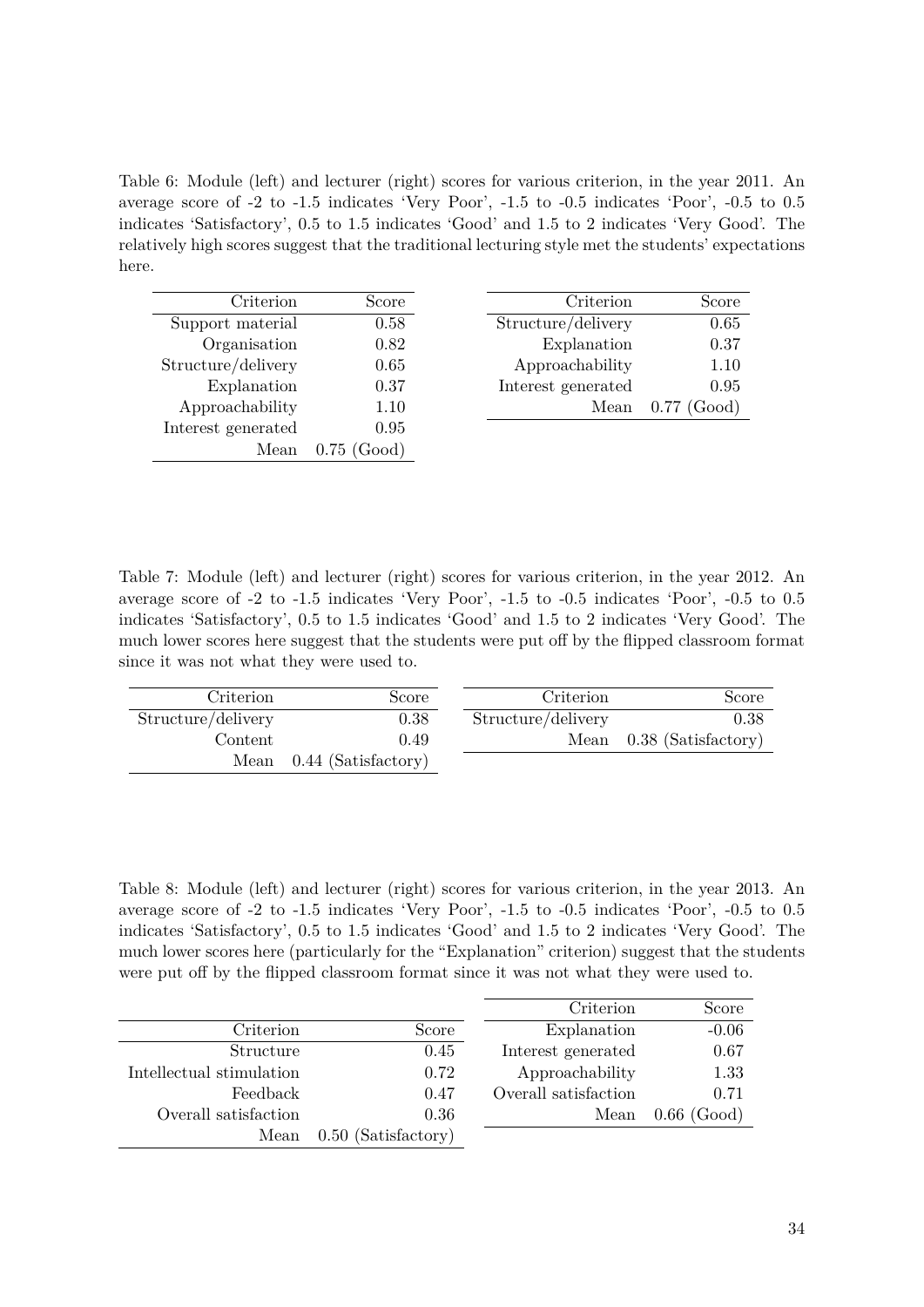<span id="page-34-0"></span>Table 9: Module (left) and lecturer (right) scores for various criterion, in the year 2014. An average score of -2 to -1.5 indicates 'Very Poor', -1.5 to -0.5 indicates 'Poor', -0.5 to 0.5 indicates 'Satisfactory', 0.5 to 1.5 indicates 'Good' and 1.5 to 2 indicates 'Very Good'. The scores were much higher for this year after reassuring and justifying the blended learning approach to the students.

| Criterion                | Score                      | Criterion            | Score              |
|--------------------------|----------------------------|----------------------|--------------------|
| Structure                | $1.26\,$                   | Explanation          | 1.11               |
| Intellectual stimulation | 1.30                       | Interest generated   | 1.59               |
| Feedback                 | 1.32                       | Approachability      | 1.73               |
| Overall satisfaction     | 1.21                       | Overall satisfaction | 1.69               |
|                          | Mean $1.27 \text{ (Good)}$ | Mean                 | $1.53$ (Very good) |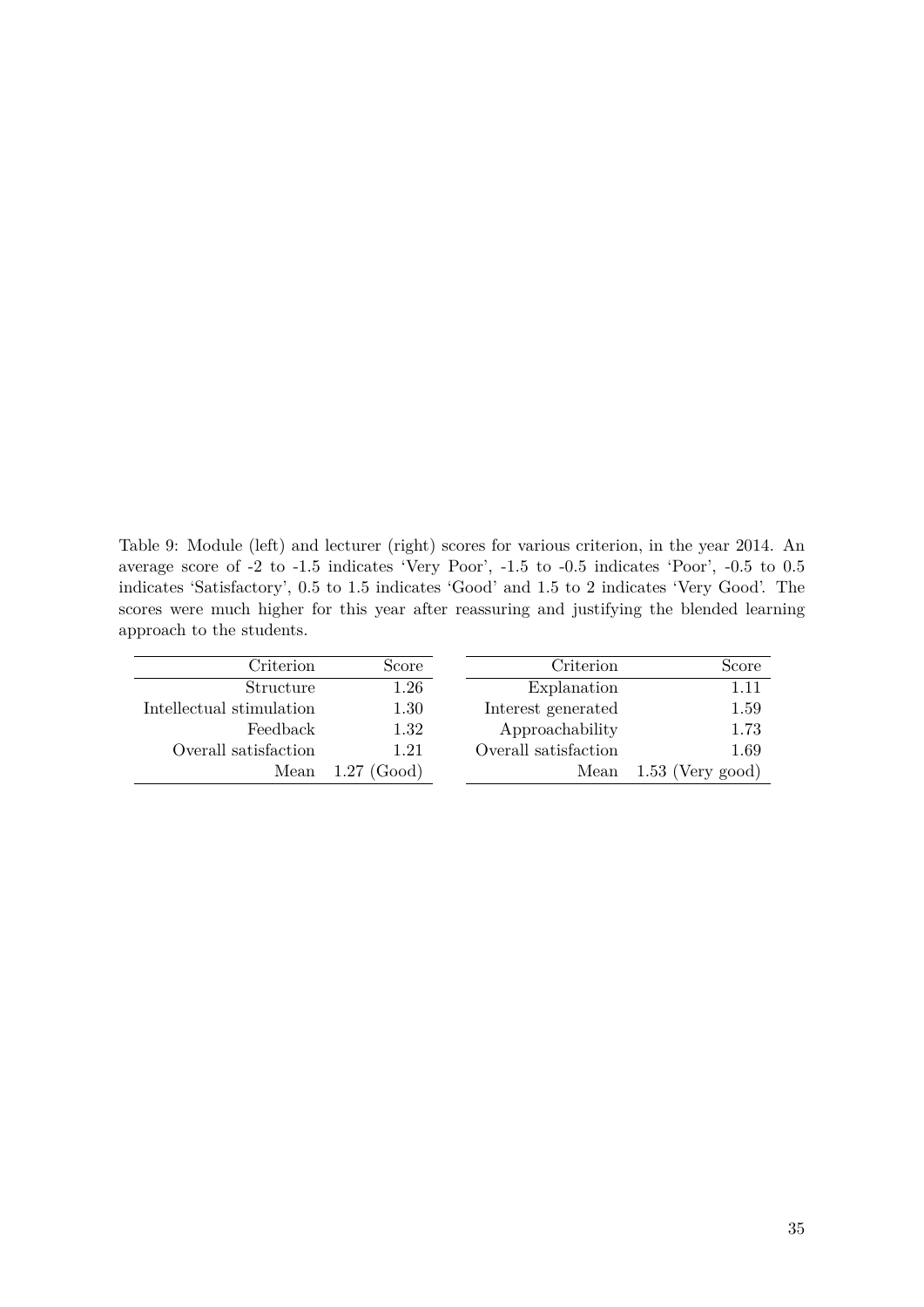

- Lectured in the traditional sense but with less time for practical exercises.
- Largely negative sentiments about pace and difficulty of material.
- Students were positive about traditional lecturing approach, although the learning outcomes were poor.

<span id="page-35-0"></span>mean (combined) module and lecturer SOLE scores for all modules in the Department of Figure 1: Data for the 2010 class: (a) histogram of final exam marks; (b) histogram showing Earth Science and Engineering; (c) pie chart showing the emergent topics from the SOLE feedback; (bottom row) overall student sentiments. There were 35 students who sat the final exam in 2010. Note that in all years, there were no mean combined (lecturer and module) SOLE scores below 'Satisfactory'.



- Doubled the teaching time to 6 hours by introducing a separate 3-hour practical workshop.
- Significantly more positive comments about the support received.
- However, the pace was still too fast and material still hard to follow.

<span id="page-35-1"></span>1 mean (combined) module and lecturer SOLE scores for all modules in the Department of Figure 2: Data for the 2011 class: (a) histogram of final exam marks; (b) histogram showing Earth Science and Engineering; (c) pie chart showing the emergent topics from the SOLE feedback; (bottom row) overall student sentiments. There were 89 students who sat the final exam in 2011. Note that in all years, there were no mean combined (lecturer and module) SOLE scores below 'Satisfactory'.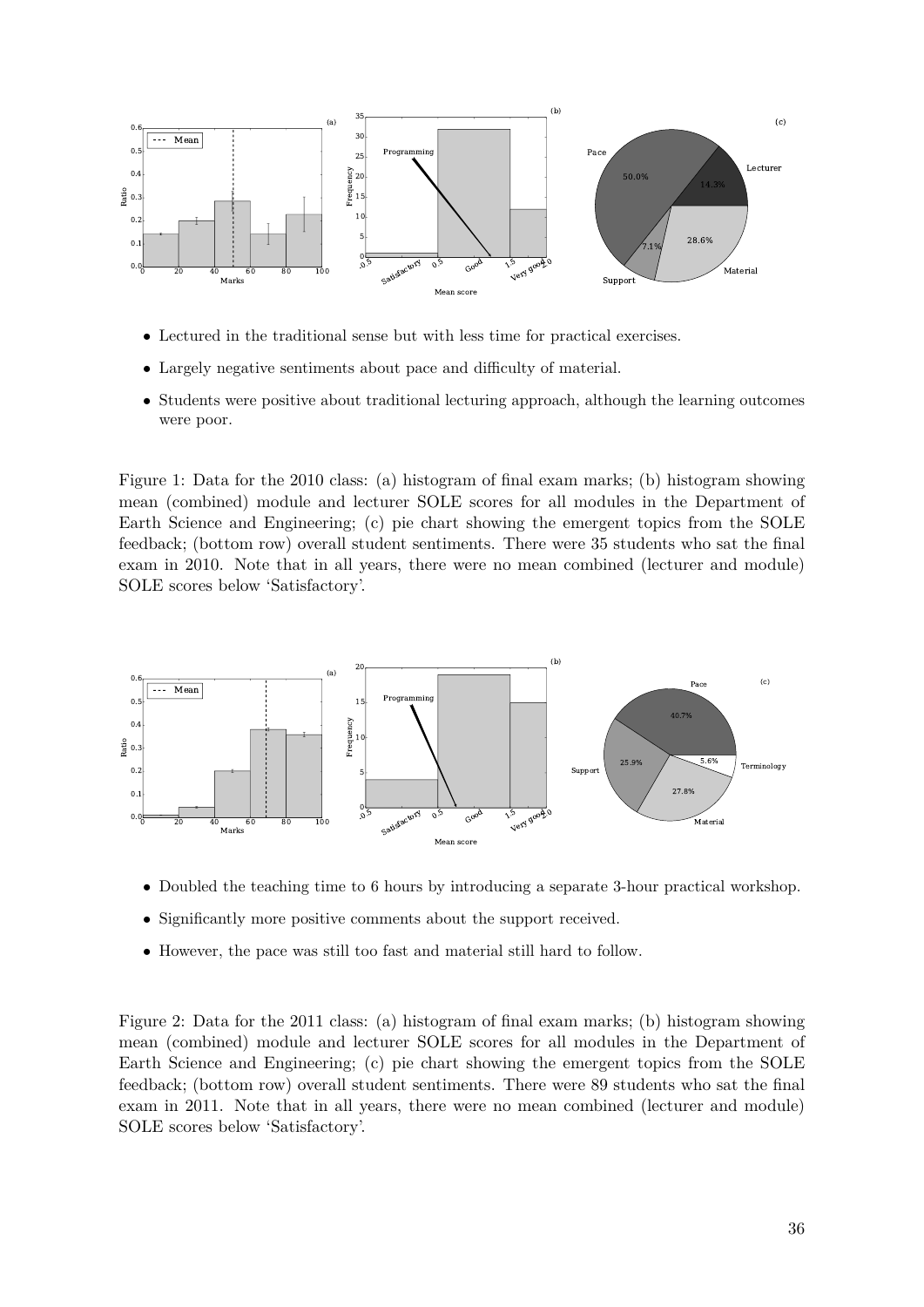

- YouTube videos introduced.
- Largely negative comments about the lecturer and method of delivery, as a result of the moving away from the traditional passive classroom environment.
- Comments regarding the material were, unlike previous years, mostly positive; students liked that they could work through the lecture material at their own pace, and go back to repeat certain parts of the video. Furthermore, the students reponded positively to the removal of advanced material such as classes and objects.

1 mean (combined) module and lecturer SOLE scores for all modules in the Department of Figure 3: Data for the 2012 class: (a) histogram of final exam marks; (b) histogram showing Earth Science and Engineering; (c) pie chart showing the emergent topics from the SOLE feedback; (bottom row) overall student sentiments. There were 162 (73 first year and 89 second year) students who sat the final exam in 2012. Note that in all years, there were no mean combined (lecturer and module) SOLE scores below 'Satisfactory'.



- Moved away from the video and traditional style of lecturing, to a blended learning approach.
- Positive feedback regarding one-to-one support, and almost no negative comments regarding quantity of material covered, unlike previous years.
- But the majority of comments about the lecturing style were negative because it did not match with their expectations of what a traditional lecture was.

<span id="page-36-0"></span>1 mean (combined) module and lecturer SOLE scores for all modules in the Department of Figure 4: Data for the 2013 class: (a) histogram of final exam marks; (b) histogram showing Earth Science and Engineering; (c) pie chart showing the emergent topics from the SOLE feedback; (bottom row) overall student sentiments. There were 85 students who sat the final exam in 2013. Note that in all years, there were no mean combined (lecturer and module) SOLE scores below 'Satisfactory'.